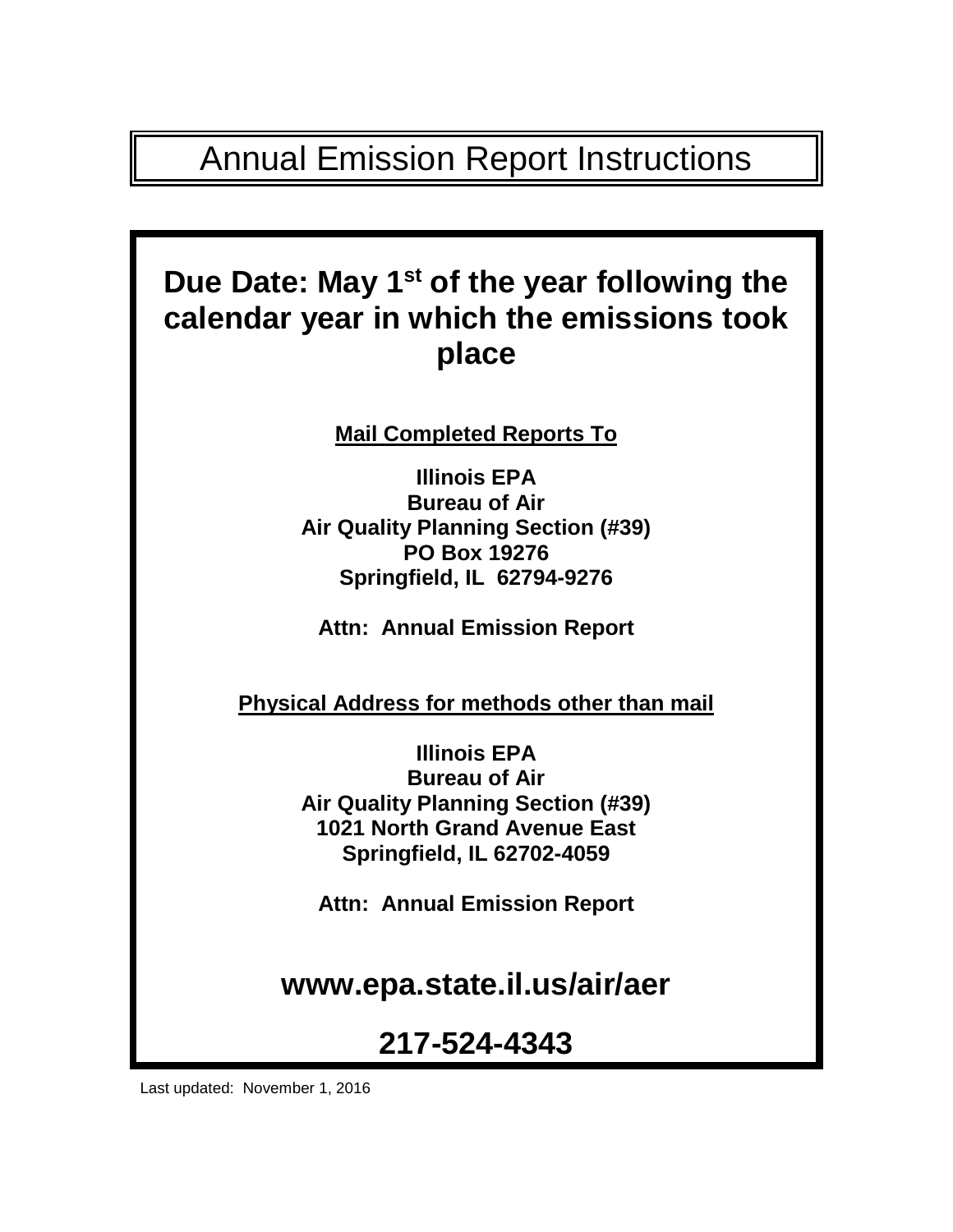### Useful Web Sites

#### Annual Emission Reports

[www.epa.state.il.us/air/aer](http://www.epa.state.il.us/air/aer) or www.epa.illinois.gov/topics/air-quality/planning-reporting/annual-emission-reports/index

#### AER Rule

www.ipcb.state.il.us/documents/dsweb/Get/Document-11948

#### Illinois EPA

[www.epa.illinois.gov](http://www.epa.illinois.gov/)

Illinois EPA ROSS (Registration of Smaller Sources) Program www.illinois.gov/dceo/SmallBizAssistance/EnvironmentalAssistanceProgram/Pages/default.aspx

Are your required to have a permit? www.epa.illinois.gov/topics/small-business/publications/pollution-control-permit/index

#### USEPA

www.epa.gov

- USEPA Emission Inventory Page www.epa.gov/air-emissions-inventories
- USEPA Emission Factors Page www.epa.gov/chief

AP-42 (USEPA)

www.epa.gov/air-emissions-factors-and-quantification/ap-42-compilation-air-emission-factors

WebFIRE (USEPA emission factors) www.epa.gov/electronic-reporting-air-emissions/webfire

Emission Estimation Tools/Software (USEPA) www.epa.gov/air-emissions-factors-and-quantification/emissions-estimation-tools

- USEPA Greenhouse Gas Reporting www.epa.gov/ghgreporting
- NAICS Codes Listing (and SIC) www.census.gov/eos/www/naics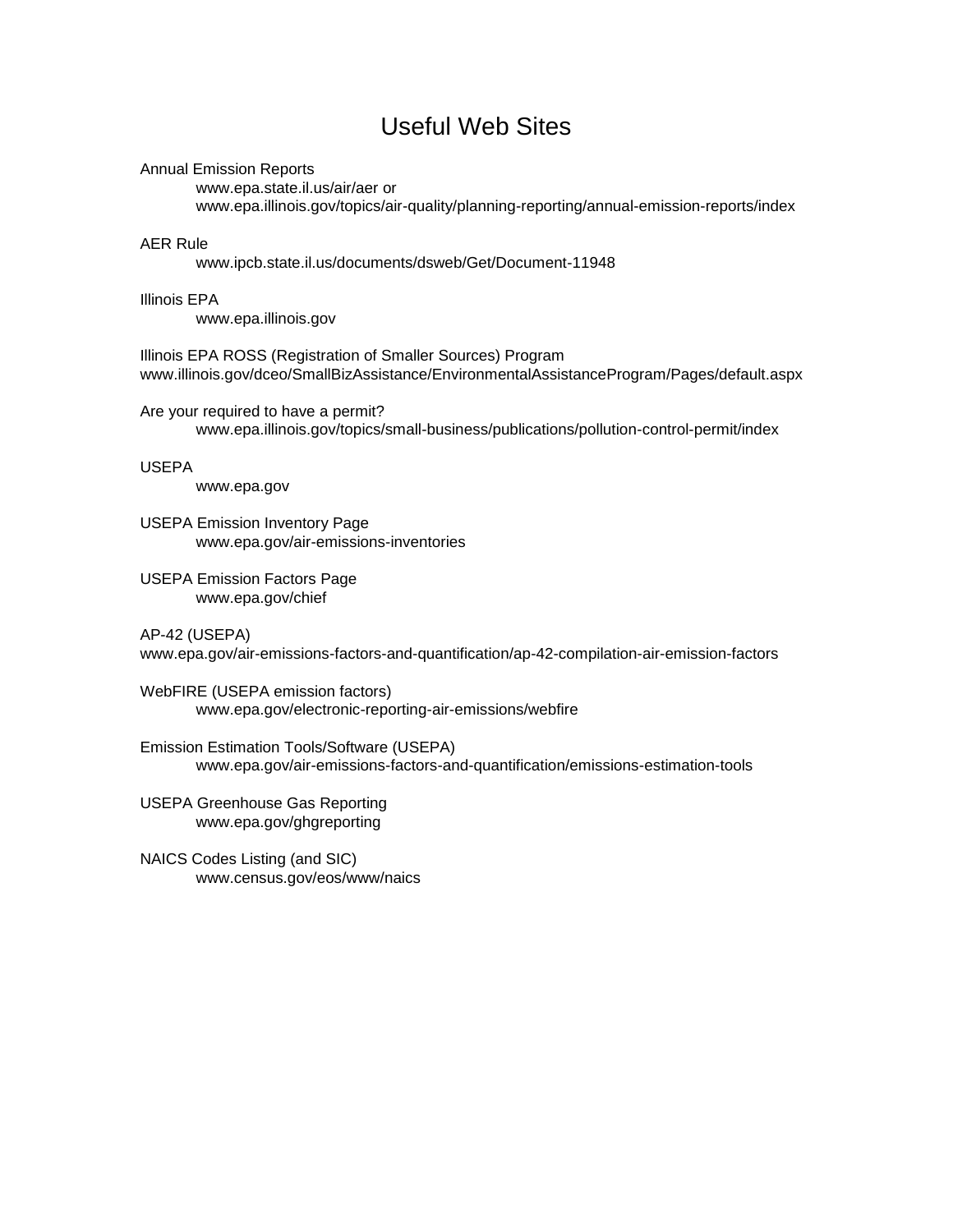### **Section 1 – General Instructions and Questions**

### **INTRODUCTION**

The Clean Air Act as amended in 1990 (CAA) requires increased reporting and tracking of emissions by both industry and the state. Under one of the provisions of these amendments, Section 182(a)(3)(B), emission sources in ozone nonattainment areas are required to submit annual stationary source emission reports (Emission Statements) to the state in which they operate. The State of Illinois has had an Annual Emission Reporting requirement for a number of years which applies to all sources required to have an operating permit in accordance with 35 Ill. Adm. Code Sections 201.302(a) and 201.302(b). The Illinois Environmental Protection Agency (IEPA) has integrated the reporting requirement of Section 182(a)(3)(B) into its existing Annual Emission Reporting requirement and codified this requirement in 35 Ill. Adm. Code Part 254.

### **Types of reports**

"Long" - Report plant-wide emissions plus emissions for each individual emission point plus control device and stack information. This type applies to any source who meets at least one of the following criteria.

- Sources permitted to emit 25 tons per year or more of any combination of regulated air pollutants. Greenhouse gases are not included in this total.
- Sources required to have a CAAPP permit
- Sources in ozone nonattainment areas that have a potential to emit 25 tons per year or more of either VOM or NOx.

"Short" - Plant–wide emissions. These are sources that do not fall into the "long" category.

 $\ddot{\varphi}$  ROSS sources are not required to submit annual emission reports as long as they have registered.

### **DO I HAVE TO FILE?**

If you have, or are required to have, a State of Illinois air pollution operating permit, you are required to file an Annual Emission Report. This requirement has been in effect since April 15, 1971 but has been modified to incorporate some of the provisions contained in Section 182(a)(3)(B) of the Clean Air Act as amended in 1990 (CAA). The original provisions requiring the filing of Annual Emission Reports are contained in 35 Ill. Adm. Code Sections 201.302(a) and 201.302(b). These requirements as well as those required by the Clean Air Act as amended in 1990 are contained in 35 Ill. Adm. Code Part 254.

#### **WHY ARE CO2, METHANE AND N2O SHOWING UP ON THE REPORT?**

With issues of global warming becoming more and more prevalent, the Illinois EPA is undertaking the compilation of a greenhouse gas emission inventory for carbon dioxide  $(CO<sub>2</sub>)$ , methane, nitrous oxide  $(N_2O)$  and the other greenhouse gas pollutants.

Emissions for these pollutants have been precalculated for you based on other information you have previously submitted or previously reported emissions. Required reporting of these emissions (other than those sources already required to report methane emissions) began with the 2011 reporting year.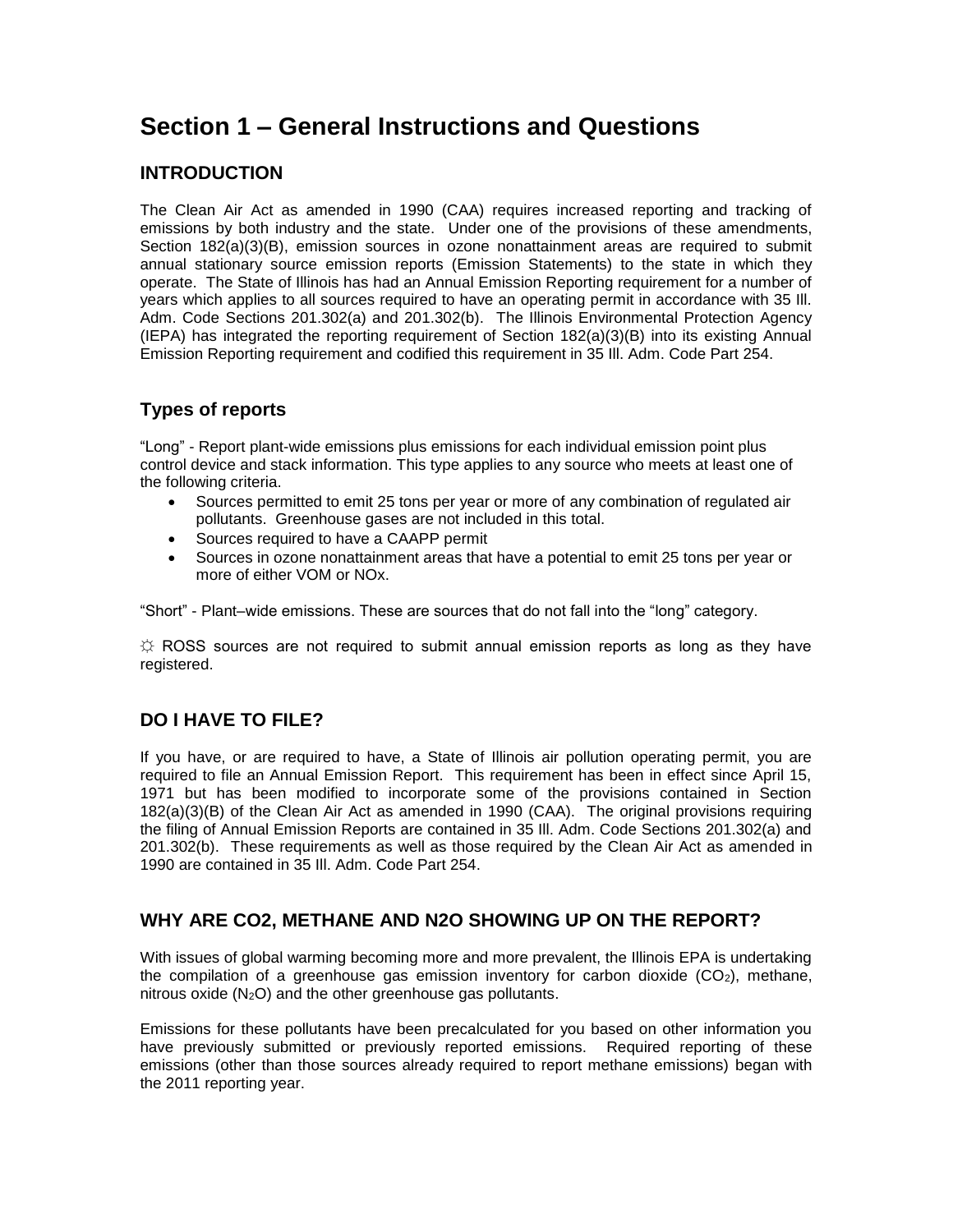$\ddot{\varphi}$  The emission factors provided on the calculation pages of the AER web site are the default AP-42 emission factors. We are providing these for sources who are not required to submit greenhouse gas data to USEPA. For sources who are required to report greenhouse gas emissions to USEPA, we prefer sources report emissions to us using the same calculation methodology that was used to report to USEPA.

#### **WHAT IF I FAIL TO FILE OR I FILE LATE?**

Failure to file a complete Annual Emission Report by the required deadline is a violation of 35 Ill. Adm. Code 201.302(a) and is subject to the penalties prescribed in Section 42 of the Illinois Environmental Protection Act. The IEPA intends to ensure compliance with this reporting requirement through careful review of noncomplying sources. Furthermore, the United States Environmental Protection Agency is requiring the IEPA to provide quarterly reports of all noncomplying sources in ozone nonattainment areas continuing each quarter until there is full compliance.

 $\Im$  Reports must be postmarked by May 1st. If that date falls on a weekend or holiday, the report must be postmarked by the next workday.

#### **WHAT IF I DO NOT RECEIVE MY FORMS BY FEBRUARY 1?**

Failure to receive the Source Inventory Report forms from the IEPA does not relieve you of the obligation to file a timely report. Contact the IEPA to request the proper forms. We can send you paper forms or e-mail you a PDF version of the report.

#### **HOW DO I CONTACT THE IEPA?**

Questions regarding the Annual Emission Report should be directed to AER staff at 217-524- 4343. Please have your ID Number (see Section 3) before you call.

#### **HOW DO I REQUEST CONFIDENTIALITY?**

Certain information requested in the Annual Emission Report forms may be claimed as trade secret, privileged information, or confidential only if the information does not represent "emissions data" as described in 40 CFR 56.7042 (1991). All claims of trade secret must comply with 35 Ill. Adm. Code 130, **Procedures for Claiming and Determining Trade Secrets**. A claim of trade secret for data contained in an Annual Emission Report applies only to that report and must accompany the report. Any information which is claimed as a trade secret in the Annual Emission Report which also appears in other documents submitted to the IEPA (such as permit applications), must be claimed under separate letter. A separate, edited version of the Annual Emission Report, omitting the confidential information, must be submitted to the IEPA to provide a version of the report which may be inspected by the public.

#### **WHAT POLLUTANTS MUST BE REPORTED?**

All sources must report annual emissions for regulated pollutants. This includes criteria pollutants and HAPs. For sources that emit HAPs, a HAP is to be reported only if there is a specific regulation (NESHAP or MACT) that applies to the source. For example, if your source is subject to the MACT for halogenated solvent cleaning. Emissions of the HAPs used in that solvent cleaning must be reported. Please note: Your permit may require you to report emissions of HAPs.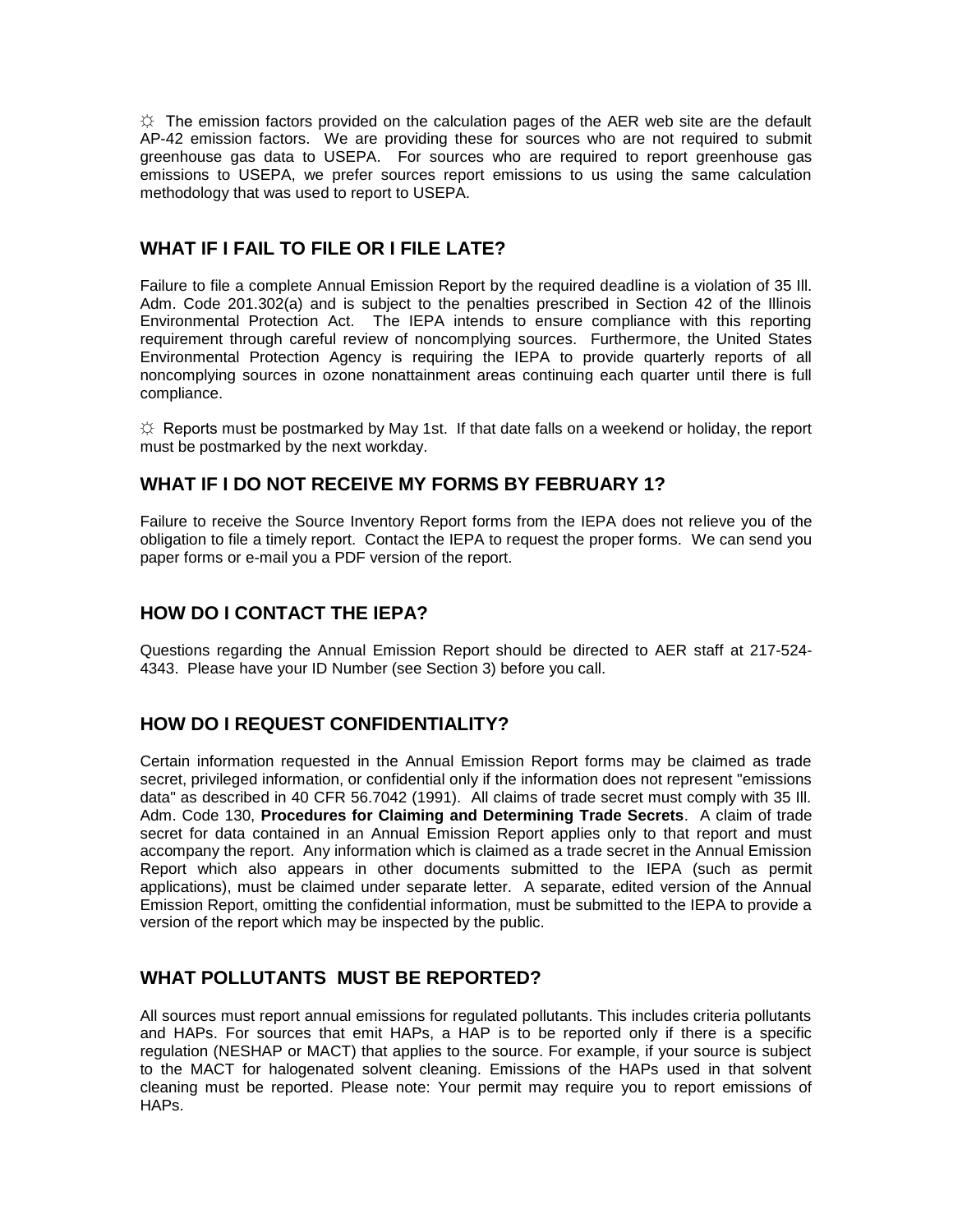Criteria Pollutants

- CO Carbon Monoxide
- LEAD Lead
- NH3 Ammonia
- NOX Nitrogen Oxides
- PART Particulate Matter
- PM10 Particulate Matter < 10 microns
- PM2.5 Particulate Matter < 2.5 microns
- SO2 Sulfur Dioxide
- VOM Volatile Organic Material

Hazardous Air Pollutants (HAPs)

• Individual HAPs regulated at your source by NESHAP, MACT or other regulations. See AER web page for entire list.

Greenhouse Gas Pollutants (must be reported individually – no CO2e)

- CO2 Carbon dioxide
- METHANE Methane
- N2O Nitrous Oxide
- SF6 Sulfur hexafluoride
- Other individual CFCs and HFCs. See AER web page for entire list

#### **MUST I REPORT FUGITIVE EMISSIONS?**

Yes. Fugitive VOM emissions from permitted emission units must be reported by **all** facilities. Fugitive VOM emission sources include valves, pumps, seals, flanges, leaks, and solvent cleanup operations. Annual source totals of fugitive Particulate and PM10 emissions must also be reported by facilities involved in mining operations (SIC groups 10 - 14), manufacturing operations (SIC groups 20 - 39), and electrical generating operations (SIC group 491) **AND** which are located in the following counties and townships:

- Cook All
- Lake Shields, Waukegan, Warren
- DuPage Addison, Winfield, York
- Will DuPage, Plainfield, Lockport, Channahon, Peotone, Florence, Joliet
- Peoria Richwoods, Limestone, Hollis, Peoria, City of Peoria
- Tazewell Fondulac, Pekin, Cincinnati, Groveland, Washington
- Macon Decatur, Hickory Point
- Rock Island Blackhawk, Coal Valley, Hampton, Moline, South Moline, Rock Island, South Rock Island
- LaSalle LaSalle, Utica
- Madison Alton, Chouteau, Collinsville, Edwardsville, Fort Russell, Godfrey, Granite City, Nameoki, Venice, Wood River
- St. Clair Canteen, Caseyville, Centerville, St. Clair, Stites, Stookey, Sugar Loaf, Millstadt

Your permit may include fugitive (particulate and/or VOM) emission sources, these need to be reported also.

The types of particulate and PM10 fugitive emissions that must be reported include (but are not limited to) emissions from storage piles, loading and unloading operations, and traffic areas.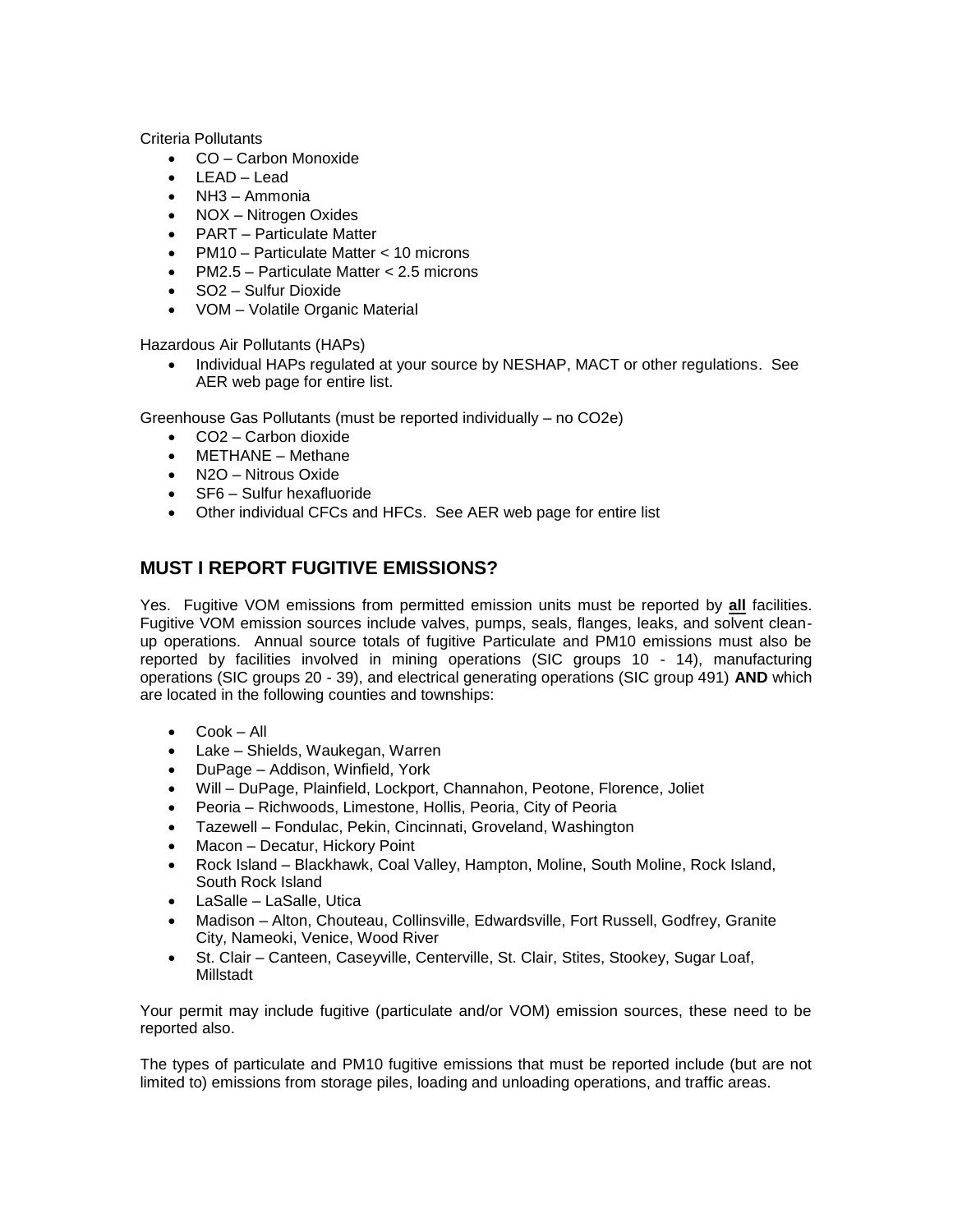The source-wide totals of fugitive VOM, PART, PM10, and PM2.5 emissions must be identified and reported on the ANNUAL SOURCE EMISSIONS page. The total VOM, PART, PM10, PM2.5 emission values are to include both the fugitive and non-fugitive values. For example, if a source had 95 tons per year of non-fugitive PART emissions and 20 tons per year of fugitive emissions, 115 tons per year of PART emissions would be reported on the ANNUAL SOURCE EMISSIONS page, along with 20 tons per year identified as fugitive PART emissions.

#### **WHAT OTHER INFORMATION MUST BE REPORTED?**

Your permit may contain conditions specifying additional data or certification requirements that must be provided with the annual emission report. For example, your permit may require the number of engine start-ups to be reported with the annual emission report. You should review your permit before completing the annual emission report to insure you are providing all the necessary information.

 $\uplus$  Do not include checks. Your company is always sent a bill first.

 $\ddot{\varphi}$  Do not include reports that are to be sent to the Compliance Section. Send them to the Compliance Section. This is certainly true of CAAPP Annual Compliance Certifications.

 $\uplus$  Do not include other reference data such as calculations or output from TANKS unless it is required to be submitted by your permit.

#### **THE REPORT YOU SENT ME DOES NOT INCLUDE SOME OF MY EMISSION UNITS. WHAT SHOULD I DO?**

Blank forms may be obtained by downloading them from the Illinois EPA website. Please complete the appropriate form for the type of emission unit that was omitted. Remember. complete the appropriate form for the type of emission unit that was omitted. equipment that doesn't need a permit is not required to be reported. In addition, as the rule indicates, insignificant activities at Title V sources are not required to be reported.

#### **I NEED ADDITIONAL HELP. WHAT SHOULD I DO?**

Persons knowledgeable about the Annual Emission Report can be reached at 217-524-4343. Please ask for someone dealing with the Annual Emission Report. It will be helpful if you have your facility identification number available. During busy periods, you may not be able to receive help immediately. In this event, please leave your name, telephone number, and facility ID number. A staff member will return your call as soon as possible. **This may be several days during peak periods, so please be patient.**

#### **WHERE DO I SEND THE EMISSION REPORT?**

After the Annual Emission Report has been completed and signed, mail it to the address below:

Illinois EPA Bureau of Air Air Quality Planning Section (#39) PO Box 19276 Springfield, IL 62794-9276

Attn: Annual Emission Report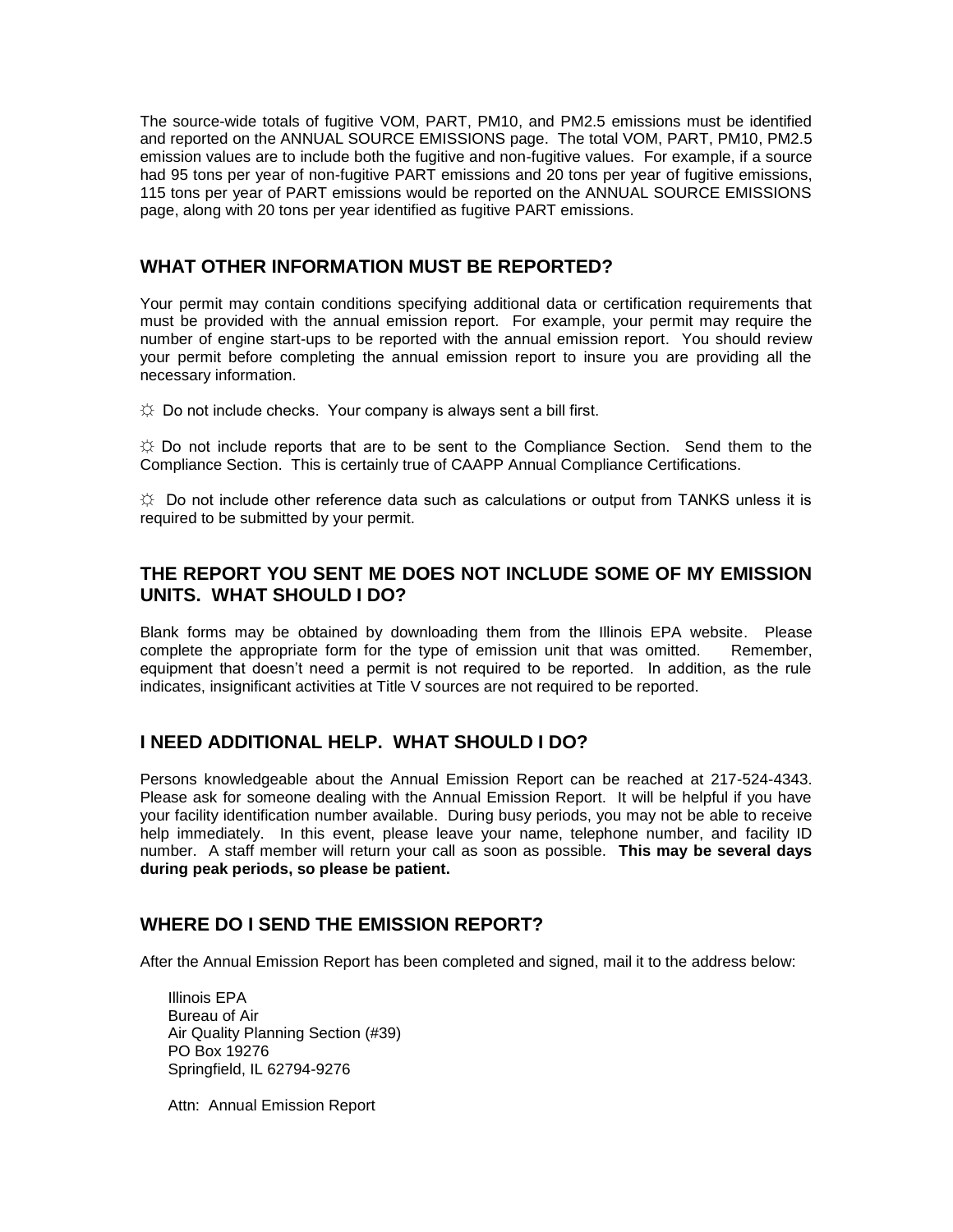For those of you wishing to submit the report via methods other than US mail (e.g., UPS, FedEx, etc.), the address is:

Illinois EPA Bureau of Air Air Quality Planning Section (#39) 1021 North Grand Avenue East Springfield, IL 62702-4059

Attn: Annual Emission Report

#### **WHEN SHOULD I CONTACT THE PERMIT SECTION?**

You should contact the Permit Section for any of the following reasons:

- To add an emission unit.
- To delete an emission unit that has been permanently shut down or dismantled.
- The facility has closed or ownership has changed.
- If you feel a permit is no longer needed or equipment is exempt from permit requirements.

#### **HOW CAN I CONTACT THE PERMIT SECTION?**

The Permit Section mailing address and telephone number is listed below:

 Illinois EPA Division of Air Pollution Control Permit Section (#11) 1021 North Grand Avenue East P.O. Box 19276 Springfield, IL 62794-9276

Telephone: 217-782-2113

When calling the Permit Section, please inform the person answering the telephone of the county in which your source is located, as well as the type of activity in which your source in involved, i.e., chemical manufacturing, printing, petroleum, etc. This will aid the receptionist in directing your call to the proper permit analyst.

### **Section 2 – IEPA Supplied Reports**

#### **SOURCE INVENTORY REPORT**

The IEPA provides each source with a preprinted "Source Inventory Report" (Annual Emission Report). The report forms contain data fields the source is required to verify or complete to fulfill its annual reporting requirements. The composition of the report will vary, depending upon whether the source is required to file a Summary or Detailed Annual Emission Report.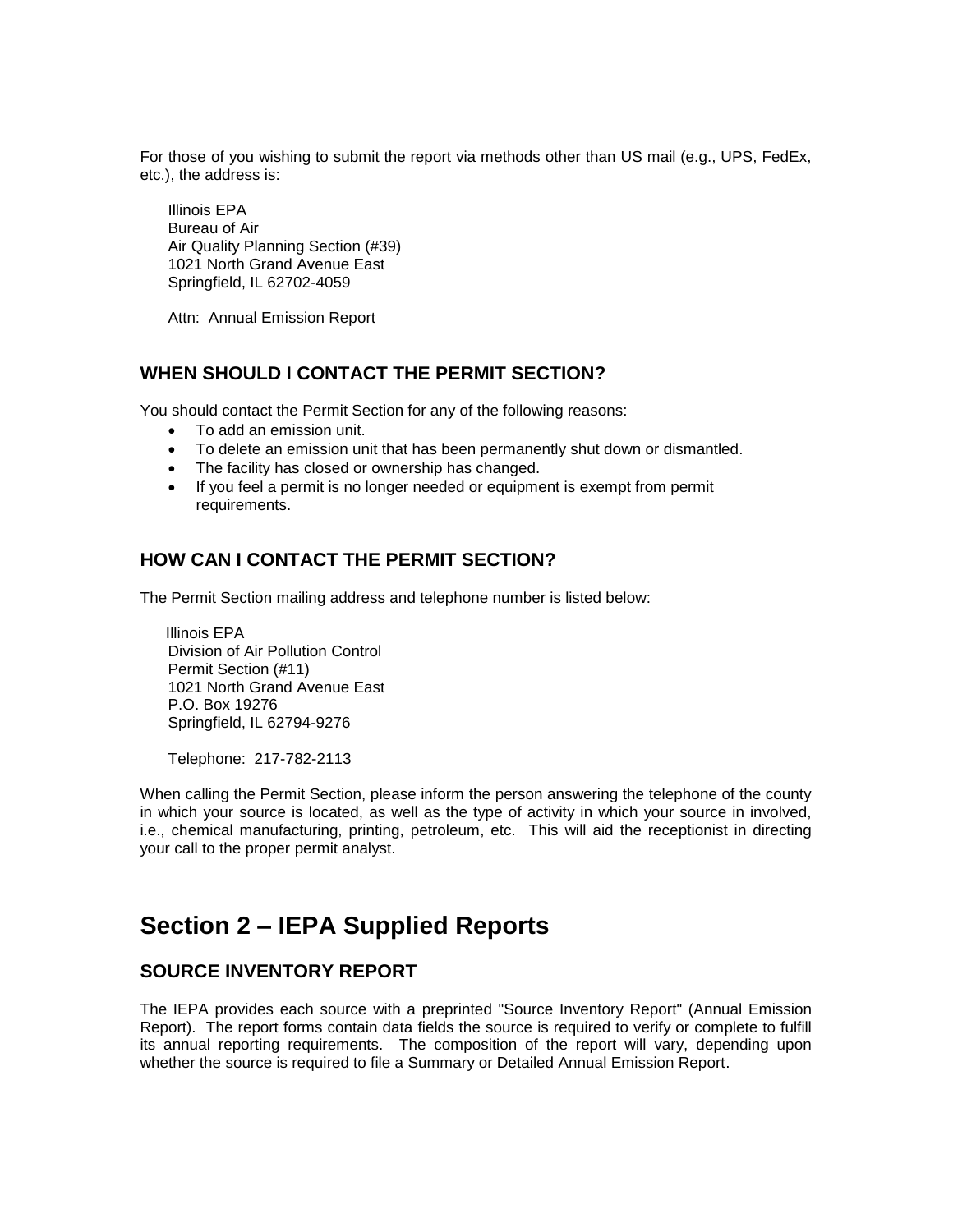#### **EMISSION SUMMARY**

Each and every Annual Emission Report has a common element called the Emission Summary. All sources are required to complete this part of the Annual Emission Report, as described in more detail in Section 3. Within the Emission Summary portion of the Annual Emission Report are the Source Data form, the Annual Source Emissions form and the Permit Listing form.

#### **SOURCE DATA FORM**

The Source Data form provides data fields for the verification and correction of information such as addresses, contact names, geographical location data, and provides space for the certification of the report.

#### **ANNUAL SOURCE EMISSIONS FORM**

This portion of the Emission Summary deals with the verification and/or correction of regulated pollutant emissions. Annual source totals of all regulated pollutants emitted by your source (in tons per year) must be provided or verified on this form. Fugitive VOM, PART*,* and PM10 must also be reported on this form.

#### **PERMIT LISTING FORM**

A report listing permit information for the source is included as part of the Emission Summary. You should check the permit(s) listed on this report to see if they are up to date and accurate. In addition, permits will often require sources to provide supplemental data with the annual emission report.

If there are any errors present, such as incorrect permit status or expiration date, contact the Division of Air Pollution Control, Permit Section to have the discrepancies corrected.

#### **DETAILED ANNUAL EMISSION REPORT**

Sources required to file the Detailed Annual Emission Report may have one or more of the following forms in their Source Inventory Report, depending upon the particular configuration of the facility:

- Fuel Combustion Data form
- Process Unit Data form
- Storage Tank Data form
- Other Emission Units Data form
- Control Device Data form
- Stack Data form
- Coating and Solvent Use Data form
- Startup/Shutdown/Malfunction Data form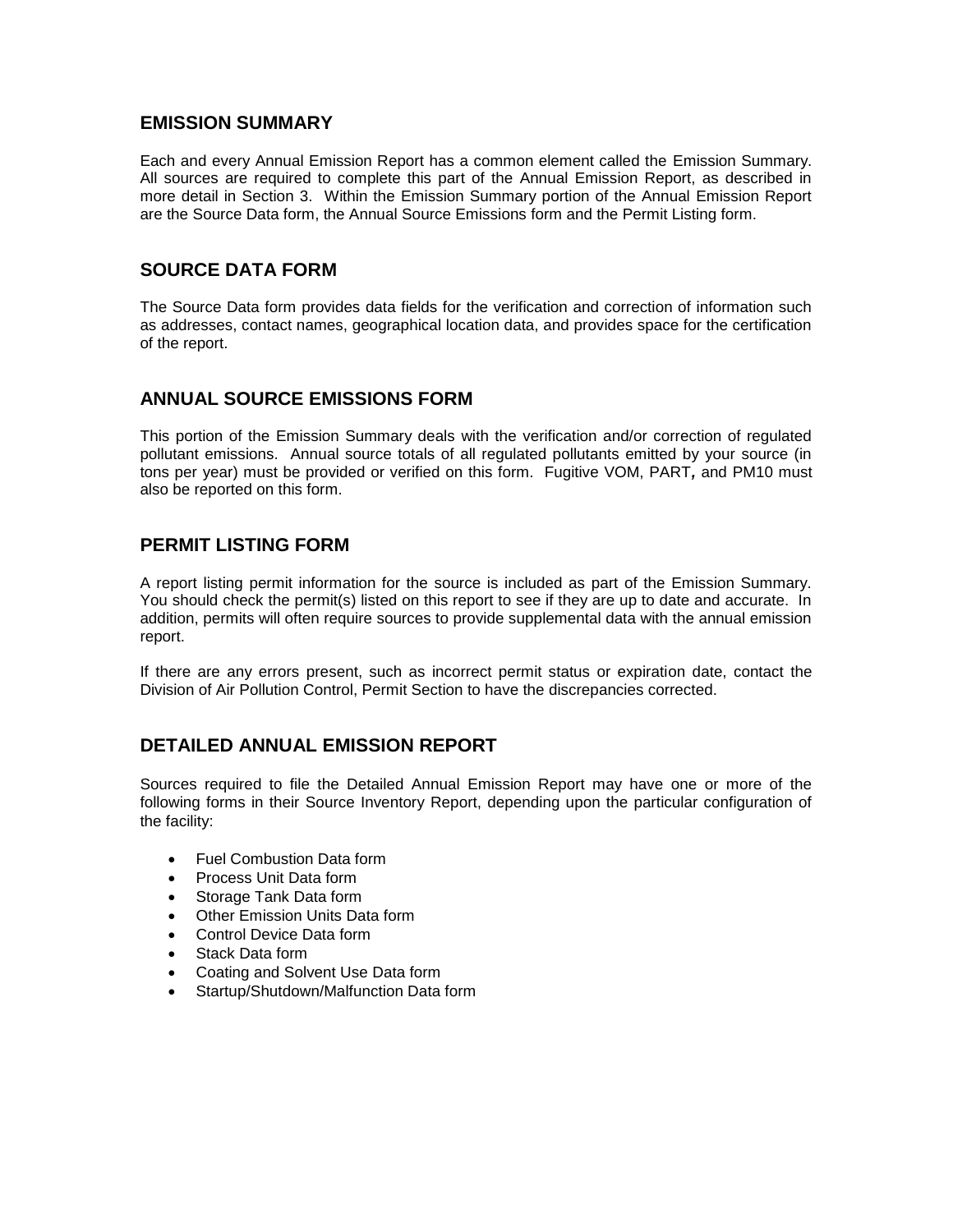## **Section 3 – Emission Summary Report**

### **GENERAL INSTRUCTIONS**

Each person reporting should carefully follow the instructions contained herein and complete the appropriate sections of the Annual Emission Report as required. Every effort should be made to accurately determine the required data and guessing should be avoided. Make sure your report is signed and dated by the proper authority before submitting it to the IEPA. Unsigned reports will be considered incomplete and will not be accepted by the IEPA. Unsigned reports also may be subject to other penalties.

In completing the Annual Emission Report forms, you will find that space has been provided for you to add, change, correct or update information in some but not all data fields. **NOTE**: If a data field (such as the Permit Number field) does not have space provided to add or correct information, it is provided for your reference only and cannot be changed.

When making entries, please distinguish between data values that are "zero" and those that are unknown or blank. If an item has a zero value, be certain to write "0" in the appropriate space. If a data field does not apply to your situation, indicate this by entering "N/A" for Not Applicable. It is rare that a piece of information with be N/A.

If all the data for a given section of the report cannot be listed on the form provided, use additional copies of the required forms that are available on the IEPA website. In the upper righthand corner of each sheet, indicate page numbers as "Page X of Y," where X is the number of the page being added and Y is the total number of pages in that particular section.

#### **EMISSION SUMMARY REPORT**

This report contains information and data fields related to source location and description, total annual source-wide emissions for all regulated pollutants emitted by the source, permit information, and the certification block, which provides space for the signature of the certifying individual. These data fields are located on the SOURCE DATA, ANNUAL SOURCE EMISSIONS, and PERMIT LISTING forms.

### **SOURCE DATA FORM**

The Source Data Form contains data fields for source identification, source location, and Annual Emission Report certification. In completing this form, the following information **MUST** be provided (or verified):

- Source address
- Source contact information
- Annual Emission Report mailing address
- E-Mail address (optional)
- Contact person information
- SIC Code or NAICS (including additional codes, if necessary)
- Completion of the Certification Block to include the signature, date, Title, and telephone number of the certifying individual.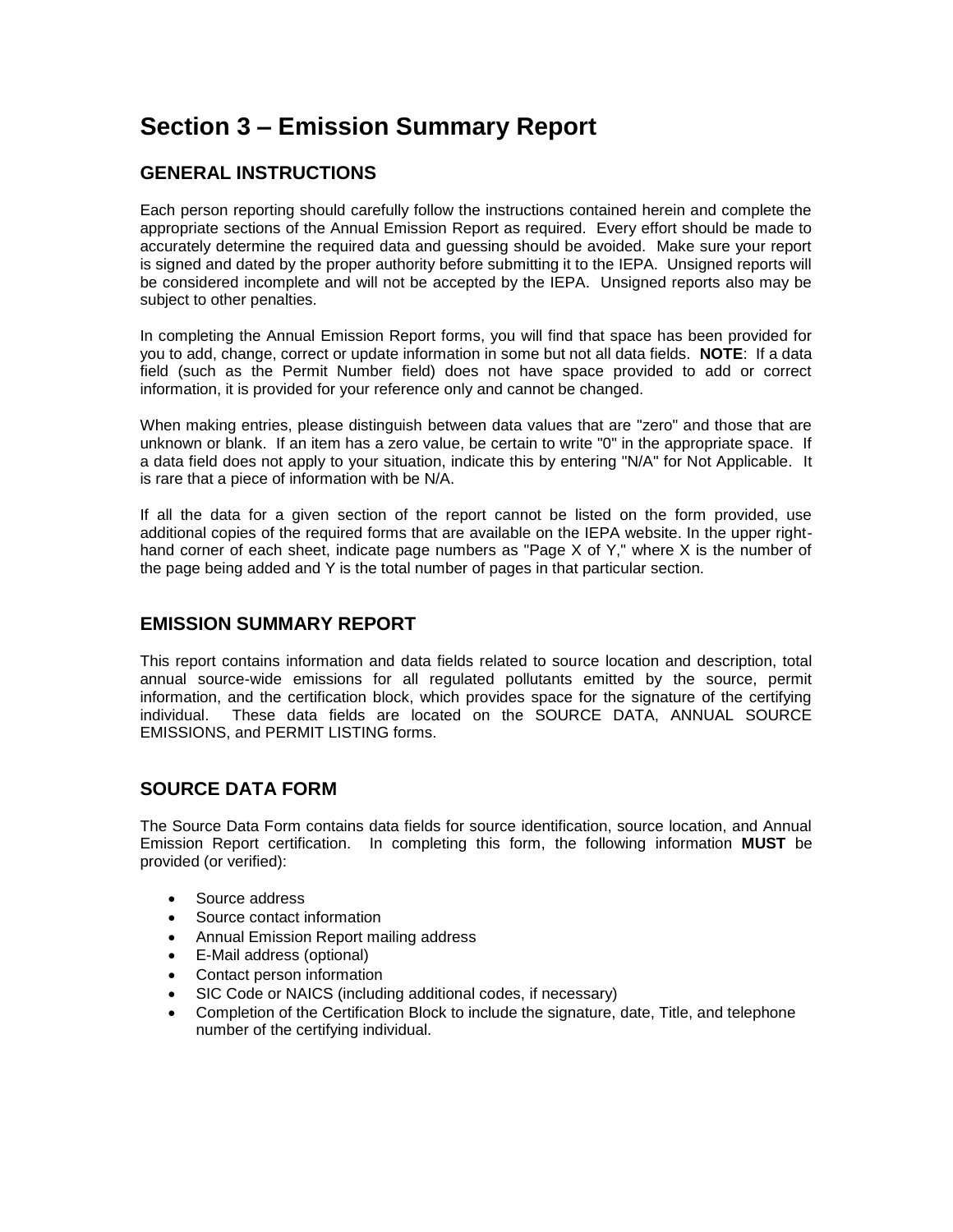**Optional** information on this form includes:

- FEIN number
- Dun & Bradstreet Number
- **Latitude**
- Longitude

Any optional data you provide will be included on subsequent Annual Emission Reports.

**ID NUMBER -** Your source identification number is the 9-digit code that immediately precedes your facility name on the SOURCE DATA form. This number has been assigned by the IEPA Division of Air Pollution Control (DAPC) and is included on your permit. The first three digits represent the county in which your source is located. The second three digits represent the city/township in which your source is located. The last three digits uniquely identify your source within that city/township. The ID Number must **not** be changed on the SOURCE DATA form. If you feel your ID Number is incorrect for any reason, contact the DAPC.

**SOURCE IDENTIFICATION AND LOCATION -** Several data fields are used to identify and locate your source. The **AIRS** (Aerometric Information Retrieval System) and **FINDS** (Facilities Index System) are the USEPA standard identification codes for your source. These codes are for IEPA use only and are **not** to be changed.

**FEIN -** The **FEIN** number (Federal Employers Identification Number) is a nine-digit number that is required for business transactions. This number may be obtained from or verified with your firm's business or accounting department.

**D & B -** The Dun and Bradstreet number is a 9 digit number that is often referred to as the DUNS number (**D**ata **U**niversal **N**umbering **S**ystem).

**LATITUDE and LONGITUDE -** The latitude and longitude parameters are the locational coordinates of your source. Only update these values if you feel they are incorrect.

**SIC CODES -** Standard Industrial Classification (SIC) codes are four-digit numbers that classify sources according to their economic activity. SIC codes are listed in the *Industrial Classification Manual* published by the Office of Management and Budget. Depending upon its operation, a source may have more than one SIC code. Up to three separate codes may be used. If corrections or additions are necessary in the SIC codes, please do so in the spaces provided on the form. You can provide either SIC or NAICS and we will convert to the other.

**NAICS CODES** - North American Industry System (NAICS) codes are the replacement to the old SIC codes. Like SIC, these codes represent the economic activity at a source, but are six digits long. A source may have up to six separate NAICS codes. If corrections or additions are necessary, please do so in the spaces provided on the annual emission report forms. You can provide either SIC or NAICS and we will convert to the other.

**SOURCE ADDRESS -** This is the address of the physical location of your source. **Post office box numbers must not be used.** The contact information is for the source environmental contact person who could answer technical questions regarding the contents of the Annual Emission Report. If corrections are necessary in the Source Address, please do so in the space provided on the form.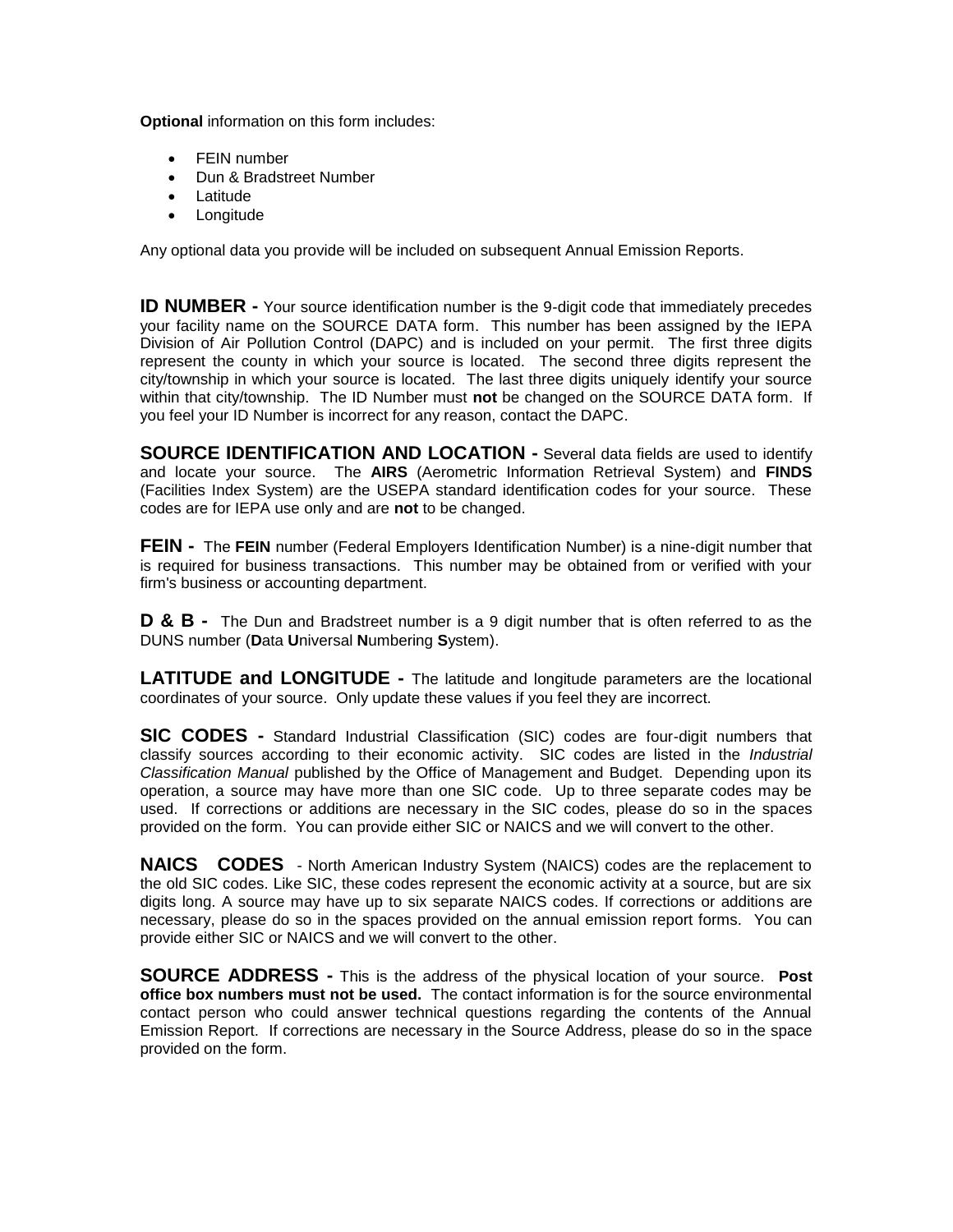**ANNUAL EMISSION REPORT MAILING ADDRESS -** This is the address of the location to which the Annual Emission Report should be sent. This address can be different from the Source Address. Post Office box numbers may be used. The contact person should be the person to whom the Annual Emission Report is to be sent. If corrections are necessary in the Annual Emission Report Mailing Address, please do so in the space provided on the form to the right.

**CERTIFICATION BLOCK -** The Certification Block provides space for the signature of the certifying individual. All submittals must be signed and dated. This certification applies to all information submitted or verified in an Annual Emission Report. Annual Emission Reports without an authorized signature will be considered incomplete and will not be accepted by the IEPA.

 $\ddot{\varphi}$  When certifying to "... the information submitted is, to the best of my knowledge and belief, true, accurate and complete," we take this to mean that you are certifying for the data you have reported for that specific year. You are not certifying to the data we have pre-printed on the forms for data reported in the previous year or our estimates.

#### **ANNUAL SOURCE EMISSIONS FORM**

Total emissions (in tons per year) of all regulated pollutants from your source during the reporting year must be listed on this form. Space has been provided for adding any pollutants your source emitted that are not preprinted on the form.

**SOURCE REPORTED EMISSIONS FOR THE REPORTING YEAR -** Space has been provided for you to report emissions for each pollutant, in tons per year. Enter a figure in the space for each pollutant, even if the figure is the same as the IEPA estimated emissions. If there were zero emissions of a pollutant, enter a zero in the space. **DO NOT** leave any spaces blank.

You may report pollutants that are not listed on the form by simply writing the pollutant name and the reported emissions on the blank, unused portion of the form. Fugitive VOM, PART, and PM10 emissions, as well as hazardous air pollutants, may be listed separately, in a similar manner.

When reporting emissions that are metals, we prefer you report the emissions of the pure metal and not the "compounds" total. That is, we prefer you report "nickel" instead of "nickel compounds". For example, if you emitted two tons of manganese oxide (MnO), you should report emissions of 1.55 tons of manganese. This is accomplished by calculating the fraction of the compound that is the metal and multiplying it by the total emissions. In this example, the atomic weight of manganese is 55 and that of oxygen is 16. That is a total of 71. Manganese makes up 77.5% (55/(55+16)) of the compound so the final emissions are 0.775 x 2 tons.

When completing the Detailed Annual Emission Report, the annual, source-reported emissions of individual pollutants should be reflective of the hourly emission rates reported for individual points that emit those pollutants. For example, if you are reporting that your facility emitted 20 tons of NOx as the annual source total, the total hourly emissions of NOx (from all emission points capable of emitting NOx) times the total operating hours (of all such emission points) divided by 2000 should equal 20 tons of NOx. In addition, any pollutant identified/reported on this page should also be reported for at least one emission unit (when submitting the Detailed Annual Emission Report).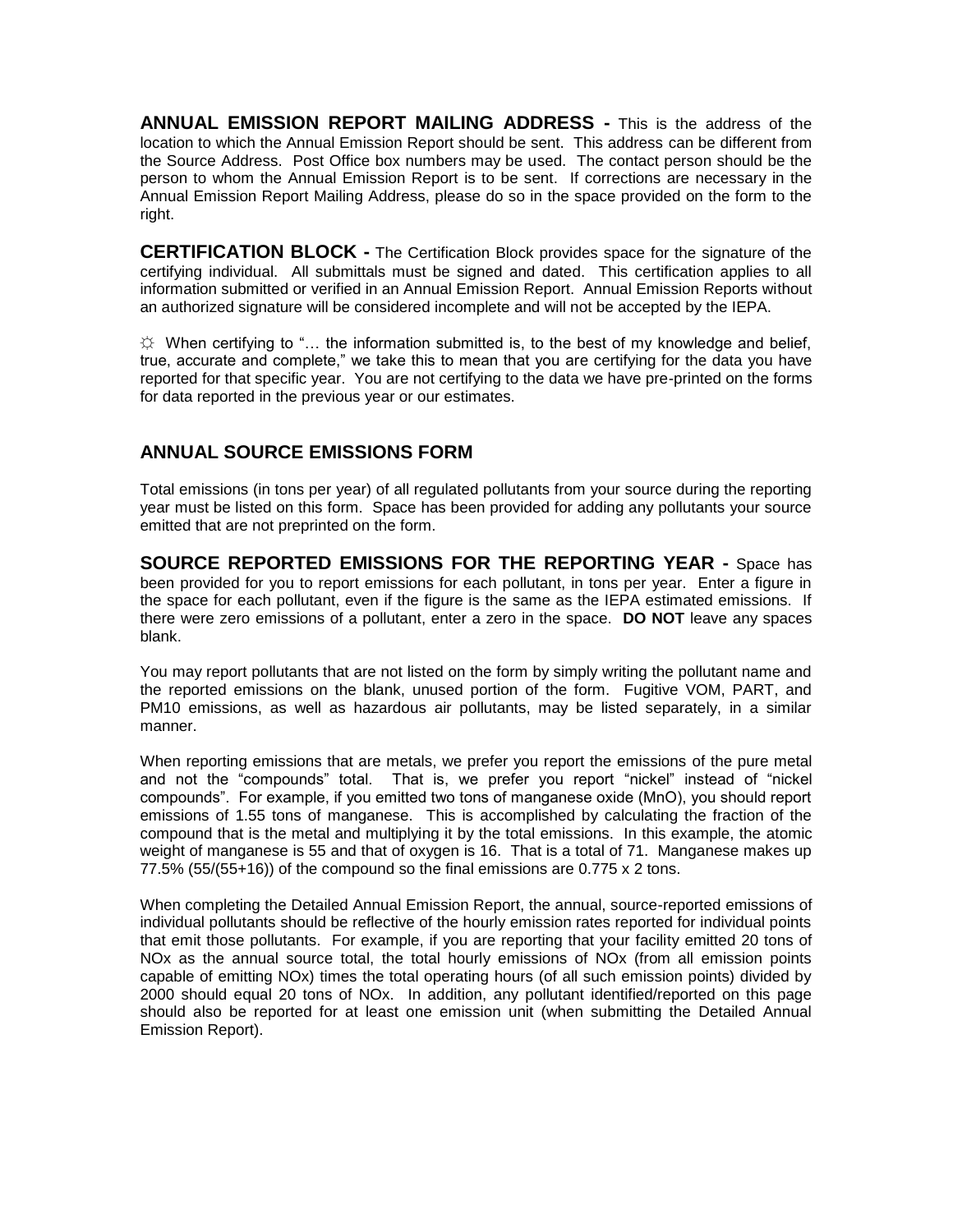**ALLOWABLE EMISSIONS –** The allowable emissions column was removed from the report starting with the 2016 reporting year.

**EMISSIONS REPORTED FOR LAST YEAR -** The emissions (in tons per year) reported by your facility on the last annual emission report.

**IEPA ESTIMATED EMISSIONS -** The emissions of the pollutant, in tons per year, for the entire source, as estimated by the IEPA. This value is calculated by taking the sum of all the average emission rates times the average hours of operation for all emission units within the source. Average emission rate data is typically obtained from permit applications.

#### **PERMIT LISTING FORM**

This report provides a list of all the permits issued from the IEPA to your source. If additions, corrections, or deletions to the permit list are necessary, please contact the Permit Section. This form is provided for your information and it is not necessary to return the permit listing form to the IEPA.

**PERMIT NUMBER** - The permit number (for both the operating and construction permit) is an eight digit number that identifies a group of related emission units and control devices at your source.

**TYPE OF PERMIT -** The type of permit for the source. Types of permits will be "Operating," "Construction," "FESOP," (Federally Enforceable State Operating Permit), "Title V," "Lifetime", "Joint" (construction and operating together), or "Simple".

**OPERATION NAME -** The Operation Name is a description of the equipment covered by the permit

**PERMIT STATUS -** The current status of a permit. Permit status is indicated by one of the following:

- Granted -The permit application has been granted.
- Denied The permit application has been denied.
- Rejected The permit application has been rejected.
- Blank No status assigned. Permit application under review.

**STATUS DATE -** The effective date the permit status was assigned.

**EXPIRATION DATE -** The expiration date of the operating permit. Construction and Lifetime permits do not have expiration dates.

**If you are required to submit the Short Report (4 or so pages), you may stop here and submit your report once completed. The following instructions are for sources who are required to submit the long report.**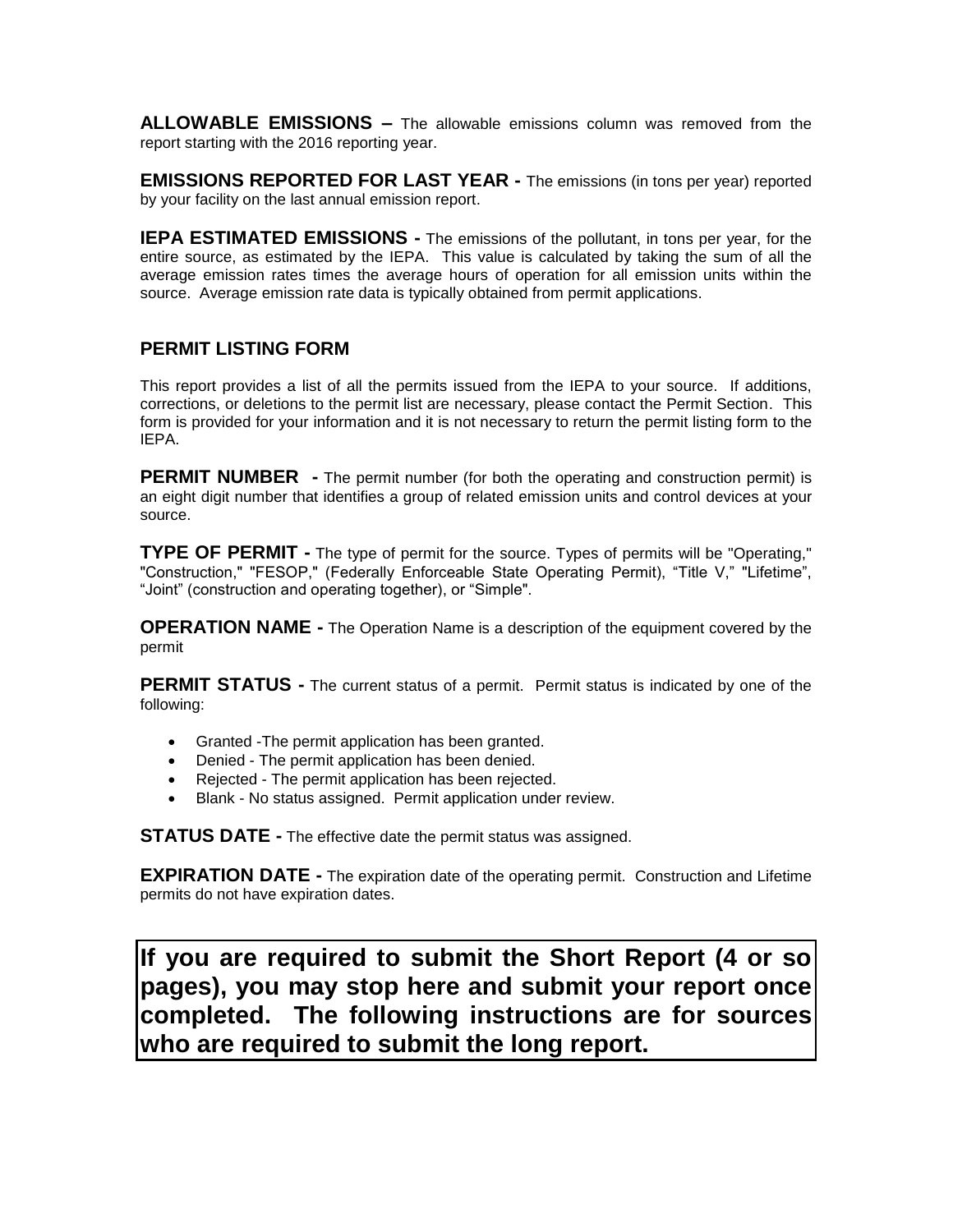### **Section 4 – Common Data Fields for Emission Units**

**EMISSION UNIT (POINT) NUMBER -** Each emission unit (point) is identified by a unique, four-digit number assigned by the DAPC. **Emission unit numbers are not to be changed.** If you are using the blank forms to submit a new emission unit, use a character such as A, or B, to identify the added emission units. The IEPA will assign a proper number when the data is entered into the DAPC database.

 $\Im$  Our computer system assigns this value automatically so we have no control over its creation.

**EMISSION UNIT DESCRIPTION** - A description follows each Emission Unit Number. Each Emission Unit (point) must have an accompanying description. Space is provided to correct the Emission Unit Description, however, please do not change the description to a different type of emission unit. For example, do not change a boiler to a storage tank. Changes to the Emission Unit Description should only be made to better describe the emission unit, e.g., "KEWANEE GAS FIRED BOILER" instead of "BOILER."

 $\varphi$  When adding emission units to our database, we almost always default to the descriptions and groupings of emission units as describe in your permit. This way we can make sure you are reporting the required emission units. If there are identifiers you use at your individual source, please feel free to add them to the report and we will make the changes.

**POINT BEGAN OPERATION** - The date the emission unit began operation, stated in month and year.

**POINT CEASED OPERATION** - The date the emission unit was removed (if applicable), stated in month and year. If an emission point has ceased operation, you should have your permit updated.

 $\ddot{\varphi}$  Only use this field if the equipment has been removed and will never operate again.

**MODE NUMBER** - A unique identification number is assigned to each mode of operation of an emission unit. These numbers are assigned sequentially from 01 up to a maximum of 99. Mode Numbers are **not** to be changed. A mode of operation can be thought of as a "method" of operation of an emission unit. For example, consider a boiler that operates on natural gas part of the year and fuel oil the other part of the year. A Mode Number of 01 could represent operating parameters during natural gas usage, while a Mode Number of 02 could represent operating parameters during fuel oil usage. For storage tanks, a Mode Number of 01 could represent breathing loss emissions, while a Mode Number of 02 could represent emissions during filling of the tank (working loss). For process emission units, consider a reactor, for example. A Mode Number of 01 could represent operating parameters during loading of raw materials, while a Mode Number of 02 could represent operating parameters during the reaction phase of the process. If you have emission units with more than one mode of operation, a separate form will be printed and supplied to you for each mode. The Emission Unit number will be repeated (remain the same) for each mode of operation.

**MODE DESCRIPTION** - A description of the mode of operation follows the Mode Number. A Mode Number may or may not have an accompanying Mode Description. Emission units that have only one mode of operation do not require a mode description. However, a mode description is required for each mode of operation for emission units that have multiple modes of operation. Space is provided to correct the mode description. Please do not change the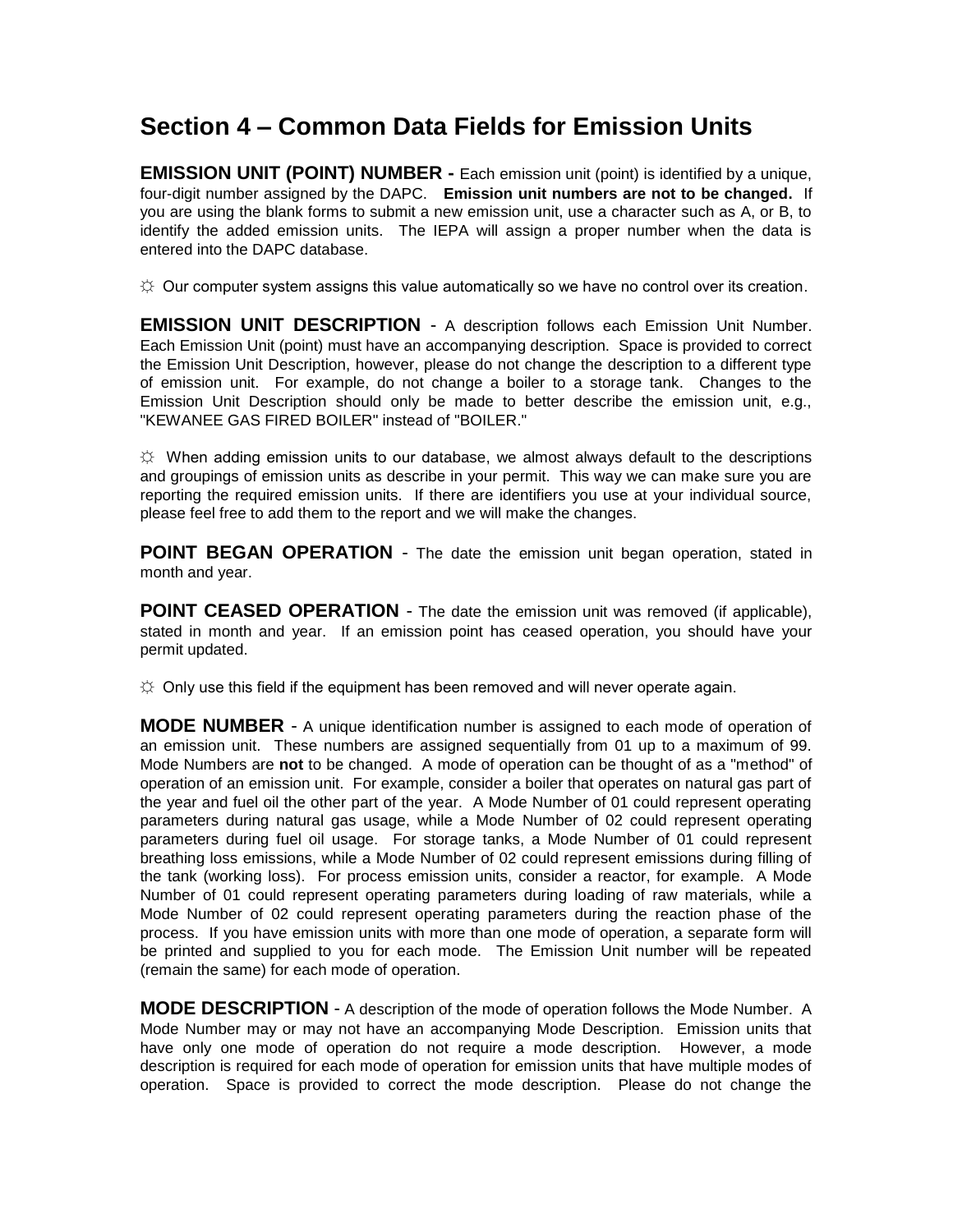description to a different type of mode. Changes to the Mode Description should only be made to better describe the mode of operation, e.g., "REACTOR LOADING" instead of "REACTOR."

**PERMIT NUMBER** - This is the operating permit number that includes the emission unit. Please do not make changes to this field.

**SCC NUMBER** - Source Classification Codes (SCC) provide a means for identifying a process or function logically associated with a source of air pollution emissions. SCC numbers are used to uniformly identify similar emission units or processes. Emission units with multiple modes of operation may have different SCC numbers for each mode. SCC numbers are assigned by the Agency and should not be changed on the form unless a more appropriate SCC number can be substituted.

 $\Im$  Apparently there is no longer a good link to a downloadable list of SCC codes that is available to the public. Many sections of AP-42 do provide the SCC code. See www.epa.gov/airemissions-factors-and-quantification/ap-42-compilation-air-emission-factors.

**PERCENT THROUGHPUTS** - The weighted percentage of yearly activity of the mode of operation for the four seasonal periods. The sum of the four periods must total 100%.

**MODE BEGAN OPERATION** - The date the mode of operation unit began operation stated in month and year.

**MODE CEASED OPERATION** - The date the mode of operation ceased to operate, if applicable, stated in month and year. If the emission unit is shut down, there is no need to place a data here.

**UNITS** - The units in which the operating rate data are provided (e.g., million cubic feet burned, tons processed, etc.)

**ANNUAL OPERATION** - This portion of the form provides data fields to record operating schedules, raw material usage, or fuel usage rates during the reporting year. Four data fields are provided to record the operating schedule for hours/day, days/week, weeks/year, and hours/year. One data fields is provided to record the operating rate/hour in the units expressed directly above the ANNUAL OPERATION box.

**HOURS/DAY** - The number of hours per day the emission unit operated. The values for hours/day can range from 0 to 24.

**DAYS/WEEK** - The number of days per week the emission unit operated. The value for days/week can range from 0 to 7.

**WEEKS/YEAR** - The number of weeks per year the emission unit operated. The values for weeks/year can range from 0 to 52 and may not include fractional weeks.

**HOURS/YEAR** - The actual number of hours the emission unit's mode operated during the year. The operating hours can range from 0 – 8760 hours/year.

☼ Make sure that the hours/year value comes close to the value of hours/day times days/week times weeks/year.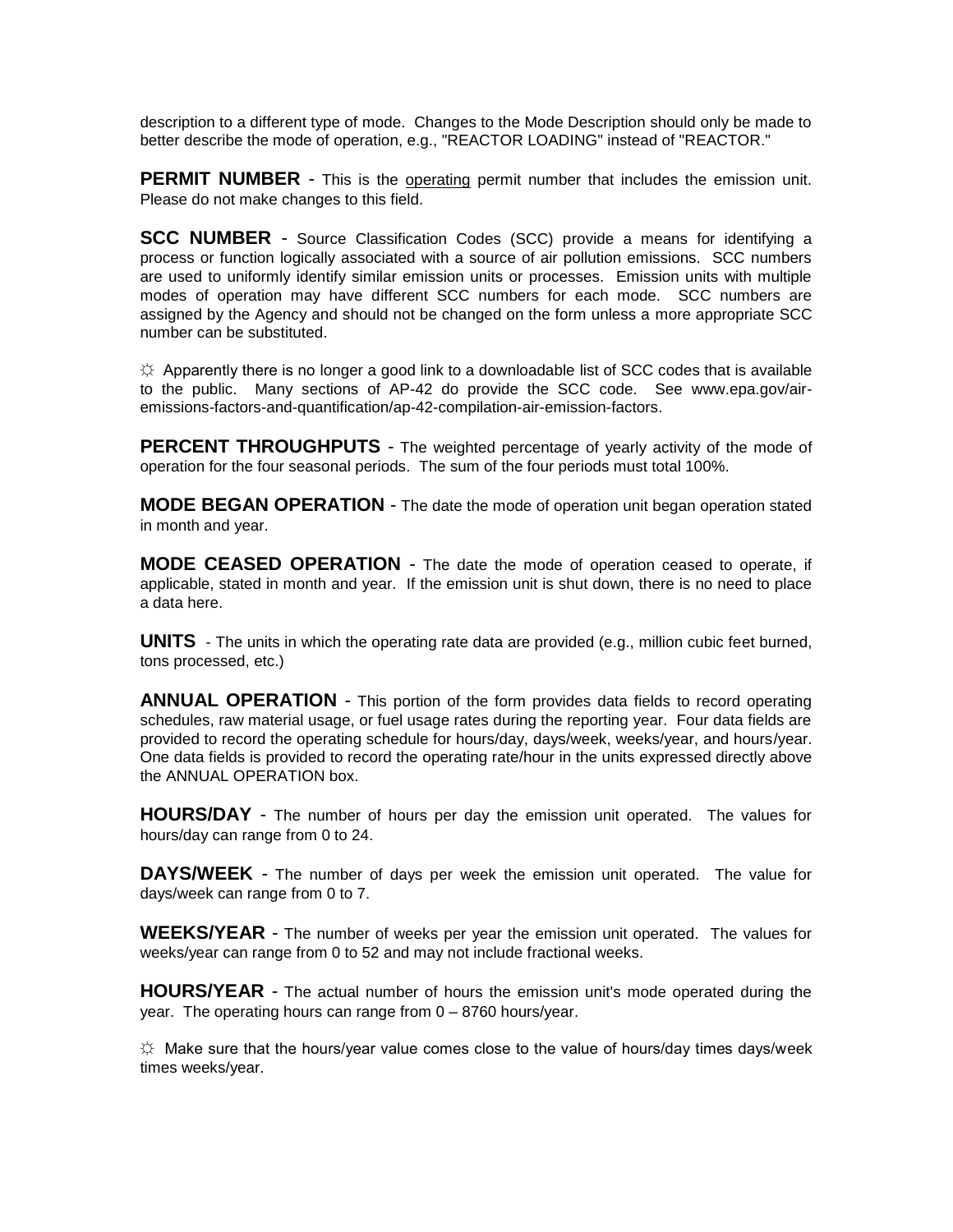**RATE/HR** - The operating rate of the mode per hour, day and year, respectively, expressed in the units provided above the Annual Operation Box. Space has been provided on the form to change the rates, however, make sure the rates are expressed in the units provided.

**PEAK OZONE SEASON OPERATION** - These data fields are to be completed only for emission units that emit NOx or VOM. The data fields are provided to record the operating hours per day, days per week, weeks per year and total hours per year of the mode of operation during the peak ozone season. The peak ozone season is the months of June, July, and August.

**HOURS/DAY** - The number of hours per day the emission unit operated during the peak ozone season. The values for hours/day can range from 0 to 24.

**DAYS/WEEK** - The number of days per week the emission unit operated during the peak ozone season. The value for days/week can range from 0 to 7.

**WEEKS/SEASON** - The number of weeks the emission unit operated during the peak ozone season. The values for weeks/year can range from 0 to 13 and may not include fractional weeks.

**HOURS/SEASON** - The actual number of hours the emission unit's mode operated during the peak ozone season. The operating hours can range from 0 – 2208 hours/year

**START TIME** - The time at which the emission unit started operation during the day for the peak ozone season. The time is expressed in military time. For example, 3:00 p.m. is represented by 1500 and 2:00 a.m. is represented by 0200. If the emission unit operated on a continuous, 24-hour basis, the start time is 0000.

**END TIME** - The time at which the emission units ended operation during the day for the peak ozone season. The time is expressed in military time. For example, 3:00 p.m. is represented by 1500 and 2:00 a.m. is represented by 0200. If the emission unit operated on a continuous, 24 hour basis, the end time is 2359.

**RATE/HR** - The peak ozone season operating rate of the mode per hour expressed in the units provided above the Peak Ozone Season Operation Box. Space has been provided on the form to change the rates, however, make sure the rates are expressed in the units provided.

**EMISSION RATE DATA** - Pollutants emitted by the emission unit/mode are listed alphabetically on this page, with emission factors (if used), emission rates as calculated by IEPA, and the emission rates previously reported by your facility. The emissions rates are based upon average **controlled** emission rates of that pollutant from the emission unit to the atmosphere in units of pounds per hour. Space is provided on the form for you to correct, revise, or update the preprinted IEPA emission factors and rates for each pollutant. NOTE: All regulated pollutants may not currently be preprinted on the form. If necessary, write in pollutant emission rate data on the form or use a blank form. Any such information will then be included on subsequent Annual Emission Reports*.*

**POLLUTANT CODE** - A code used to represent the pollutant being emitted. Common codes include (but are not limited to):

- CO Carbon Monoxide
- CO2 Carbon Dioxide
- LEAD Lead
- MC Methylene Chloride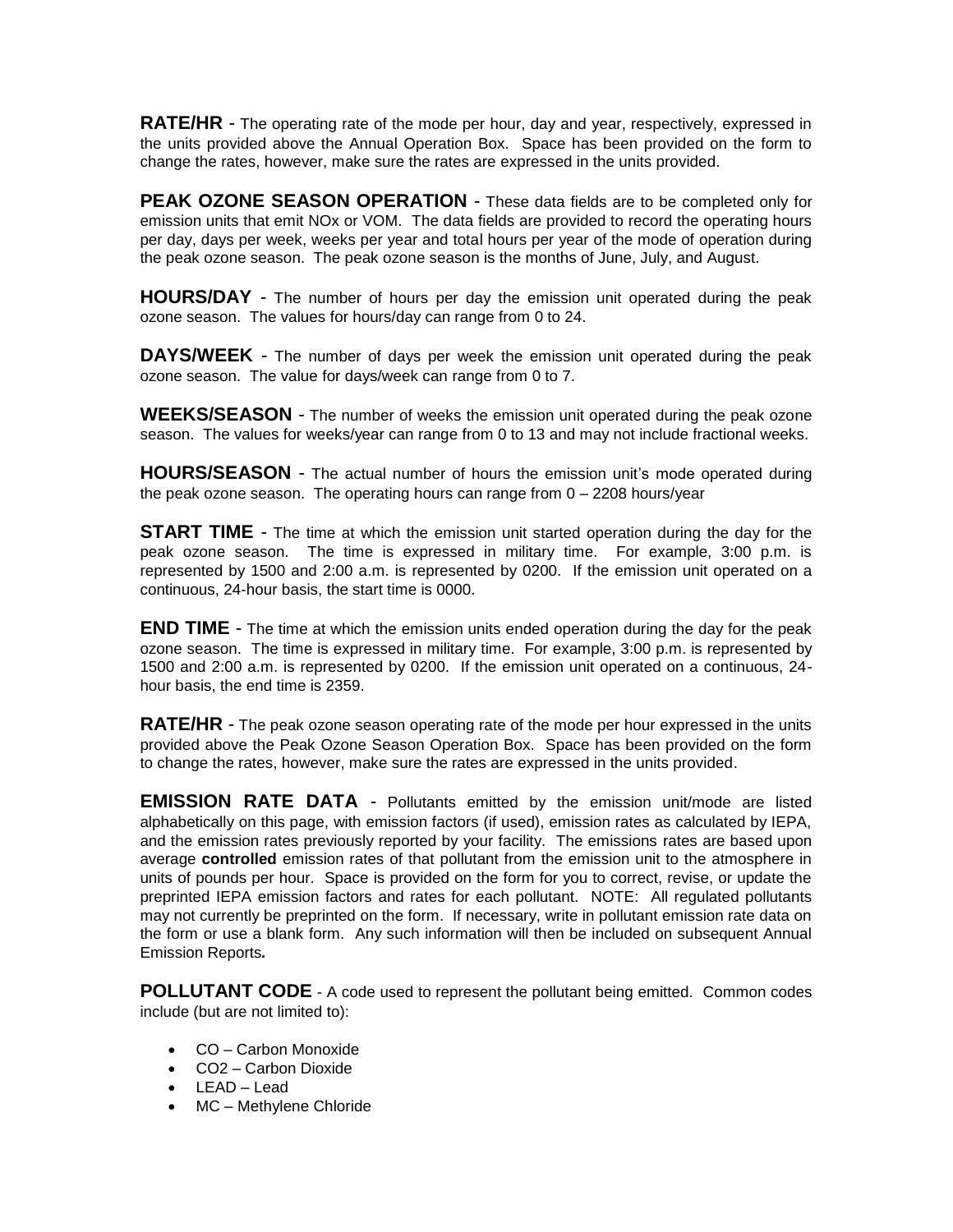- METHANE Methane
- N2O Nitrous Oxide
- NH3 Ammonia
- NOX Nitrogen Oxides
- PART Particulate Matter
- PM10 Particulate Matter < 10 microns
- PM2.5 Particulate Matter < 2.5 microns
- PERC Perchloroethylene
- SO2 Sulfur Dioxide
- TCA 1,1,1-Trichloroethane
- VOM Volatile Organic Material

Pollutant codes not preprinted on the form may be written in on the form*.*

**METHOD** - A code describing the method used to calculate or estimate emissions. Acceptable codes are:

- 1 Source tests or other measurements
- 2 Material balance
- 3 Standard (AP-42) emission factor
- 4 Engineering estimate
- 5 Special emission factor (not AP-42)

The method code shown under the IEPA heading indicates the method used by IEPA to estimate the IEPA emission rate (see below). The code shown under the REP heading indicates the method previously reported by your facility. If corrections in the METHOD field are necessary, please do so in the underscored space provided on the form.

**EMISSION FACTORS** - The relationship between the amount of pollution produced and an operating parameter (amount of fuel burned, amount of product produced, etc.). The publication, *Compilation of Air Pollutant Emission Factors, Volume 1: Stationary Point and Area Sources, No. AP-42* contains the preferred emission factors to use in estimating emissions. Another USEPA document, *FIRE Source Classification Codes and Emission Factor Listing for Criteria Air Pollutants* provides emission factors for SCC numbers. Often, an emission factor will be identified in your permit.

Emission factors listed under the IEPA heading indicate the factors (if used) by IEPA to estimate the IEPA emission rate (see below). The emission factors listed under the REPORTED heading are factors previously reported by your facility. If corrections are needed to the emission factors, please do so in the underscored space provided*.*

**IEPA EMISSION RATE** - The amount of a pollutant released to the atmosphere **after taking into account any control devices present.** This emission rate has the units of pounds/hour and reflects the IEPA-estimated emission rate for the particular emission unit.

**EMISSION RATE REPORTED** - The emissions of each pollutant, in pounds per hour, reported by the facility in previous annual emission reports. **Corrections or updates to reported emission rates should be entered in the space provided**.

**OZONE SEASON EMISSION DATA** The IEPA-estimated previously reported, and current emissions of NOx and/or VOM in pounds per hour, of the emission unit/mode during the peak ozone season (June, July, and August). See preceding paragraphs for descriptions of pollutant code, estimation method, emission factor and previously reported emissions.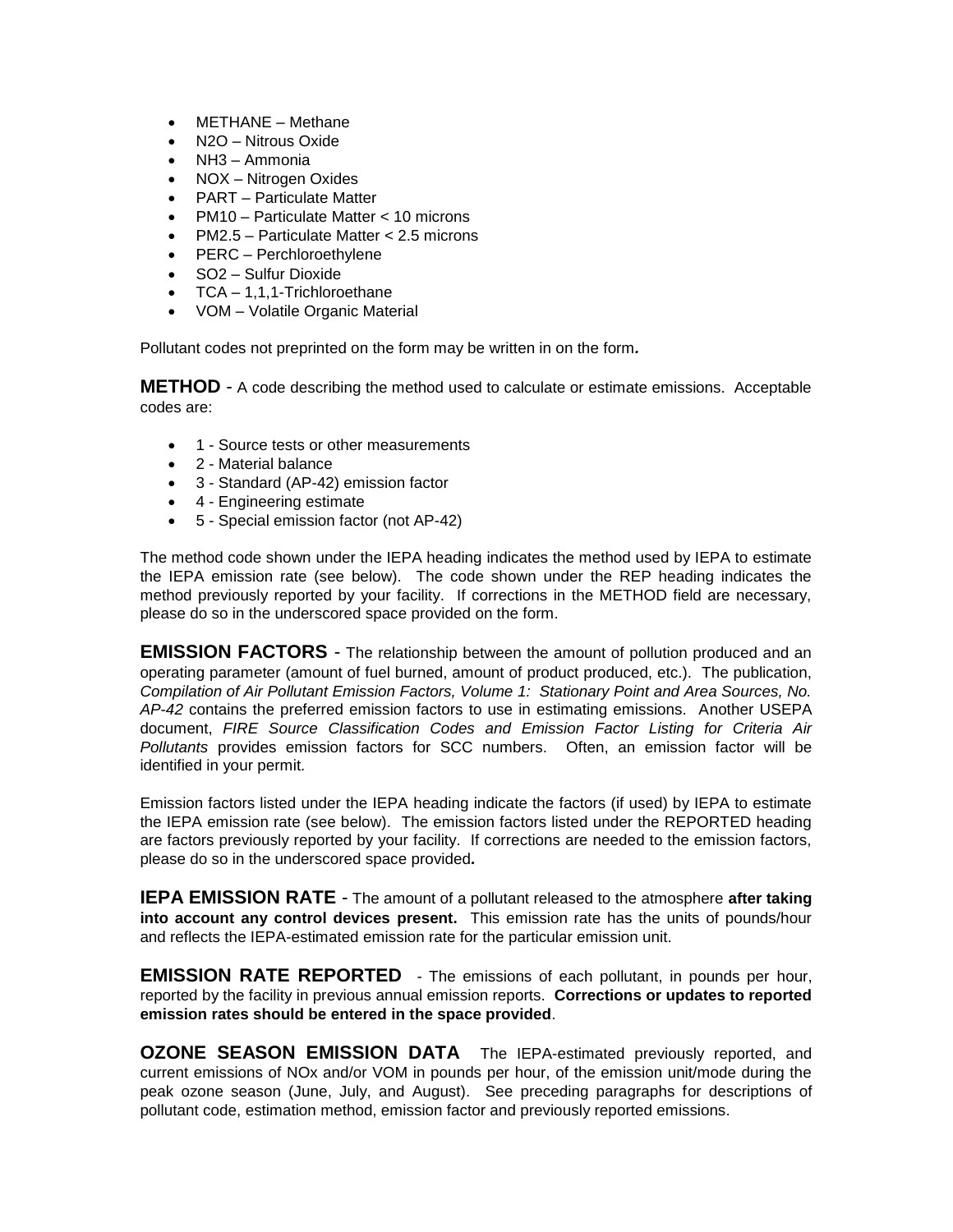**CAPTURING CONTROLS** - This is a list of each control device that captures emissions directly from the emission unit/mode. Each control device is identified by a unique, four-digit number. Control numbers are assigned sequentially, from 0001 up to a maximum of 9999. Capturing control numbers may be changed.

**CAPTURING STACKS** - This is a list of each stack that captures emissions directly from a particular emission unit/mode. **The DAPC database assigns a unique, four-digit number to each point at which emissions reach the atmosphere. This may be a physical stack or simply a release point**. Stack numbers are assigned sequentially, from 0001 up to a maximum of 9999. Capturing stack numbers may be changed.

**CAPTURE EFFICIENCY** - The percentage of emissions from the emission unit/mode captured by the control device or stack. **This field does not refer to the percentage of emissions removed by the control device (see REMOVAL EFFICIENCY in Section 9)**. Space has been provided on the form to correct capture efficiencies. The sum of all capture efficiencies of a mode may not add up to more than 100%.

## **Section 5 – Fuel Combustion Data Form**

#### **GENERAL INFORMATION**

Fuel combustion emission units are primarily composed of boilers, furnaces, and similar equipment, where combustion of fuel oil, coal, wood, coke, natural or process gas, etc. takes place for power generation or commercial/institutional and industrial processing purposes. This section of the Annual Emission Report provides data fields for combustion information necessary for the estimation of emissions

In completing this form, the following information **must** be provided (or verified) for each permitted emission unit:

- Emission unit description
- Percent throughputs
- Fuel type
- Heat input
- Heat content of fuel
- Sulfur content of fuel (if applicable)
- Ash content of fuel (if applicable)
- Nitrogen content of fuel (if applicable)
- Typical operating data:
	- o hours/day
	- o days/week
	- o weeks/year
	- o rate/hour
- Peak ozone season operating data (if applicable):
	- o hours/day
	- o days/week
	- o weeks/season
	- o rate/hour
- Pollutant emission rates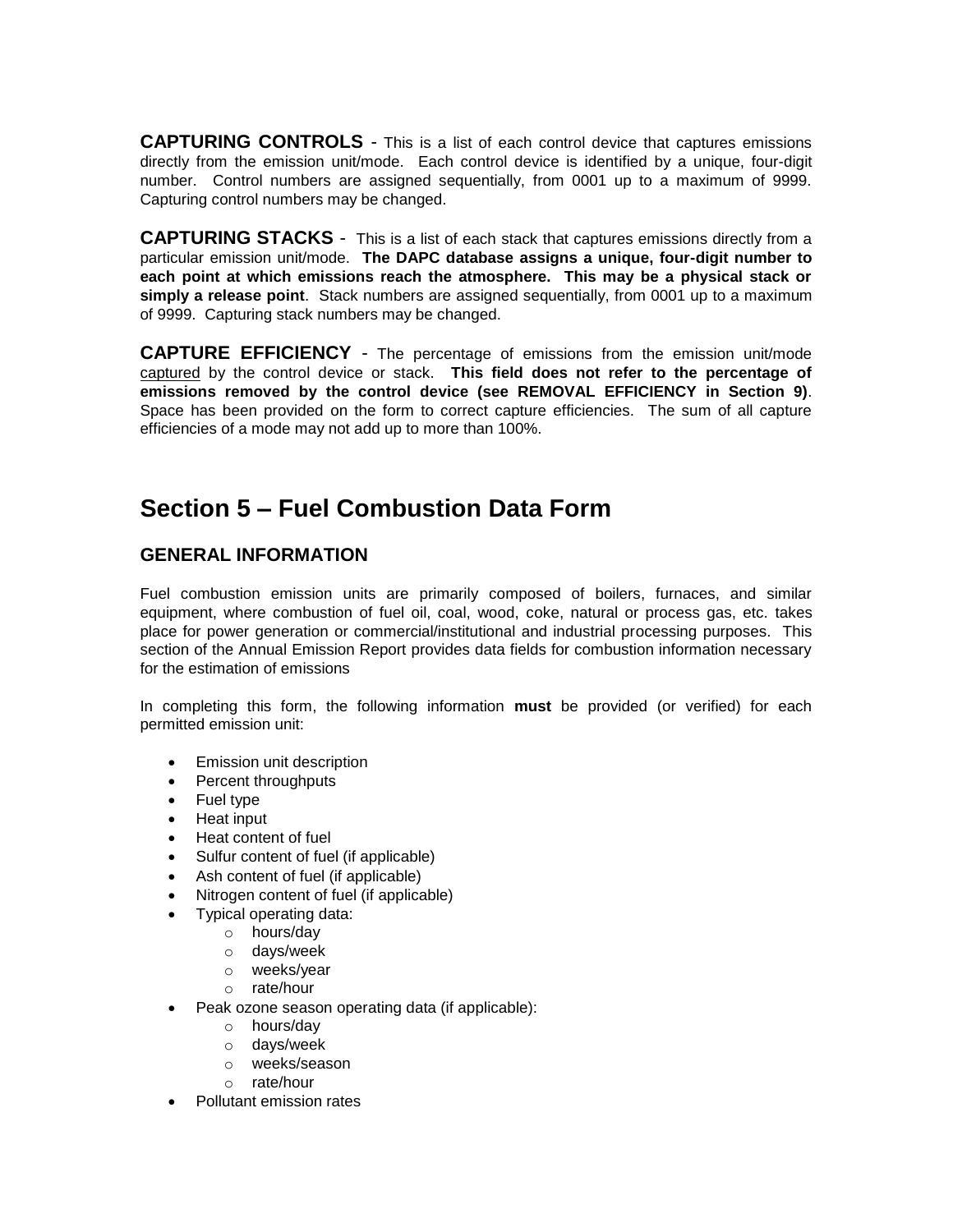- Peak ozone season VOM and/or NOx emission rates (if applicable)
- Emission estimate methods
- Emission factors (if applicable)
- Verification of capturing controls and capturing stacks
- Capture Efficiencies

**Optional** information on this form includes:

- Began operation dates
- Ceased operation dates
- Typical operating data:
	- o hours/year
- Peak ozone season data:
	- o hours/season
	- o start time
	- o end time

FUEL TYPE - A code is used to represent the type of fuel used in combustion emission units. Valid codes include:

- 1 Natural Gas
- 2 Butane
- 3 Propane
- 4 Butane/Propane Mix
- 5 Process Gas
- 6 Landfill Gas
- 7 Coke Oven Gas
- 9 Other Gaseous Fuel
- 20 Distillate Oil Grade #1
- 21 Distillate Oil Grade #2
- 22 Residual Oil Grade #4
- 23 Residual Oil Grade #5
- 24 Residual Oil Grade #6
- 25 Kerosene
- 26 Jet Fuel
- 27 Waste Oil
- 28 Waste Solvents
- 29 Other Oil/Petroleum/Liquid
- 40 Coal Bituminous
- 41 Coal Anthracite
- 42 Coal Sub bituminous
- 43 Wood
- 44 Municipal Solid Waste
- 45 Municipal Solid Waste and Coal
- 49 Other Solid Waste
- 60 Dual Fuel Gas/Liquid
- 61 Dual Fuel Gas/Solid
- 62 Dual Fuel Liquid/Solid
- 69 Other Dual Fuel
- 99 Other

In the cases where the fuel is of an 'other' type, please specify the fuel in the mode description field.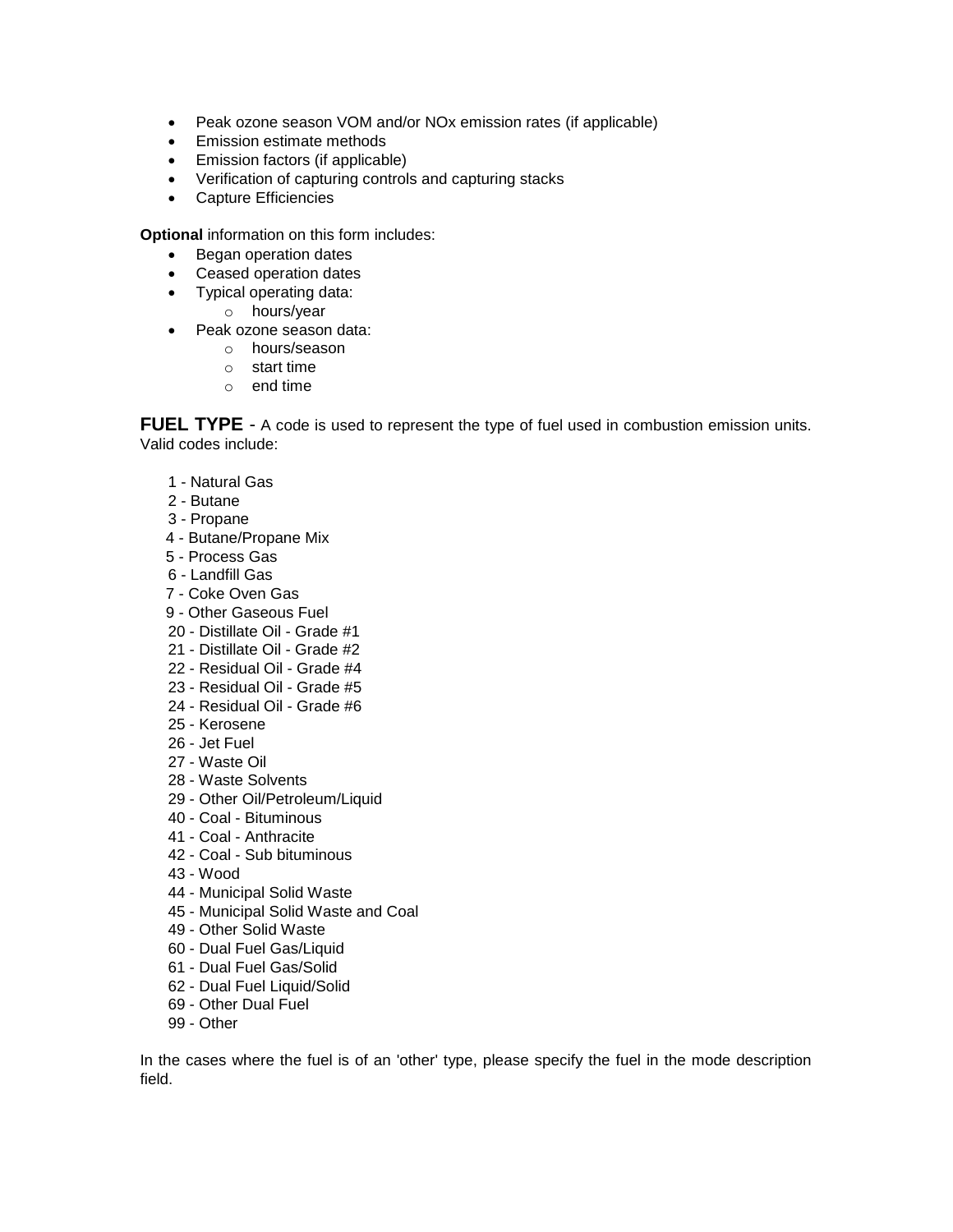**HEAT INPUT** - The maximum rated heat input of the combustion unit. This value is always expressed in million BTUs per hour.

**HEAT CONTENT** - The heat content of the fuel. Provide the units of the heat content (e.g. BTU/gal)

**SULFUR CONTENT** - The sulfur content of the fuel expressed as a percentage, by weight, of the fuel. This information is required for combustion emission units that use oil, coal, or process gas. It is assumed that sulfur content is negligible for other gaseous fuels.

**ASH CONTENT** - The ash content of the fuel expressed as a percentage, by weight, of the fuel. This information is required for combustion emission units that use coal. It is assumed that ash content is negligible for gaseous and oil fuels.

**NITROGEN CONTENT** - The nitrogen content of the fuel expressed as a percentage, by weight, of the fuel. This information is required for combustion emission units that use oil, coal or process gas.

### **Section 6 – Process Data Form**

#### **GENERAL INFORMATION**

Process emission units are primarily associated with some part of a manufacturing process. The type of emission units covered by this report can vary widely. Process emission units can be distinguished from other types of emission units because, in most cases, material enters the emission unit, some operation is done on that material and the processed material leaves the emission unit, either as product or to be further processed.

In completing this form, the following information **must** be provided (or verified) for each permitted emission unit:

- Emission unit description
- Percent throughputs
- Typical operating data:
	- o hours/day
	- o days/week
	- o weeks/year
	- o rate/hour
- Peak ozone season operating data (if applicable):
	- o hours/day
	- o days/week
	- o weeks/season
	- o rate/hour
- Pollutant emission rates
- Peak ozone season VOM and/or NOx emission rates (if applicable)
- Emission factors (if applicable)
- Emission estimate methods
- Verification of capturing controls and capturing stacks
- Capture Efficiencies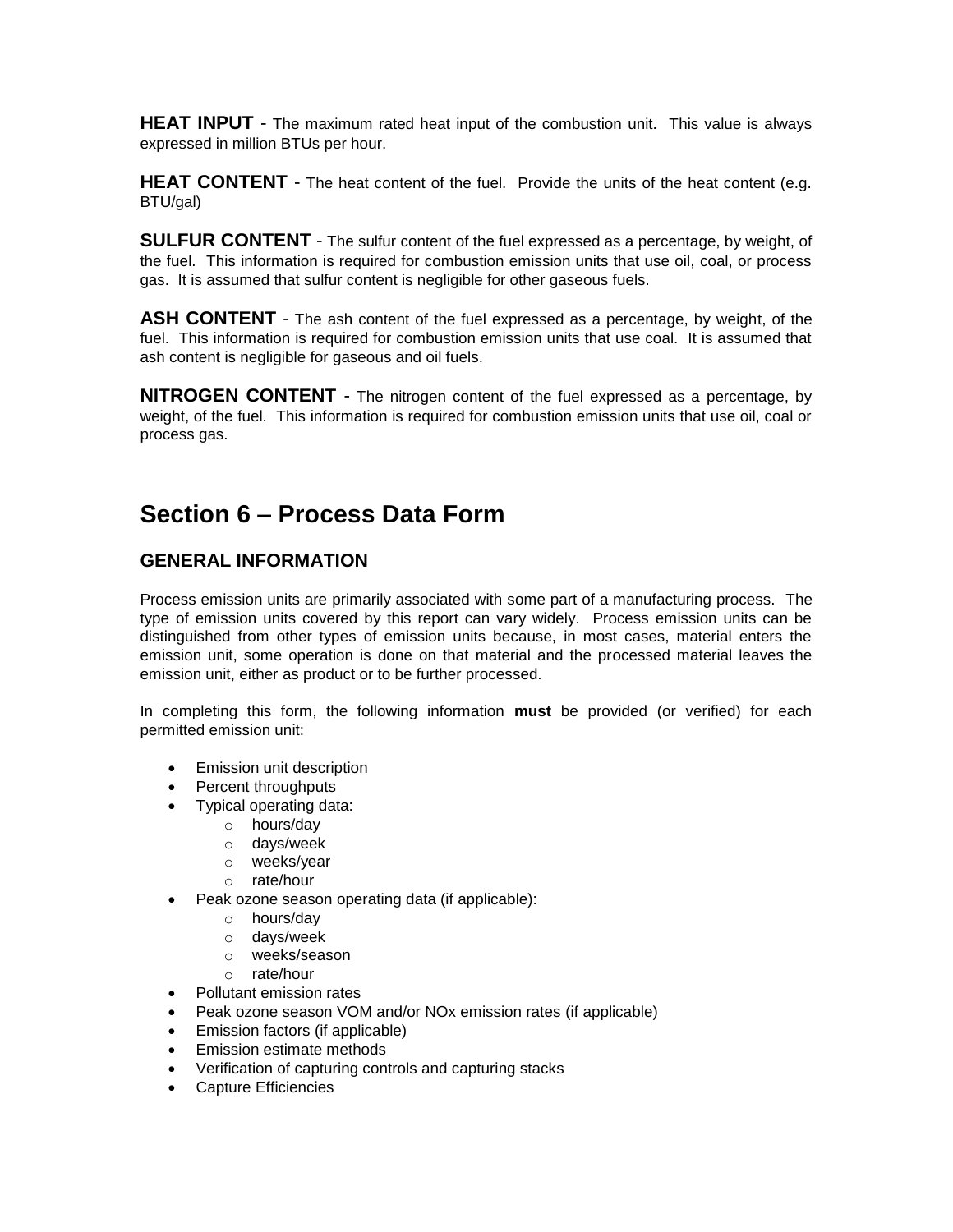**Optional** information on this form includes:

- Began operation dates
- Ceased operation dates
- Typical operating data:
	- o hours/year
- Peak ozone season data
	- o hours/season
	- o start time
	- o end time

**TYPICAL OPERATION PWR –** Process weight rate (PWR) is the total amount of raw materials processed by an emission unit per hour. For process emission units that are not continuous, the process weight rate is the total amount of raw material used divided by the operating time for one cycle. The units of the process weight rate are **always** pounds per hour. These units cannot be changed. For a more detailed definition of process weight rate, see 35 Ill. Adm. Code 211.

### **Section 7 – Storage Tank Data Form**

#### **GENERAL INFORMATION**

Storage tanks are contributors of volatile organic material emissions. These emissions are generally a result of tank breathing and working losses. Breathing losses result from vapor volume and pressure variations caused by daily temperature changes. Working losses occur during tank filling operations when vapors are displaced from the tank as the liquid surface rises. This section of the Annual Emission Report provides data fields for information related to storage tank capacity, vapor pressure of the material stored and characteristics of the storage tank. This information can be used to calculate emissions.

In completing these forms, the following information **must** be provided (or verified) for each permitted storage tank:

- Emission unit description
- Percent throughputs
- Typical operating data:
	- o hours/day
	- o days/week
	- o weeks/year
	- o rate/hour
	- o input volume
	- Peak ozone season operating data (if applicable):
		- o hours/day
		- o days/week
		- o weeks/season
		- o rate/hour
		- o input volume
	- Material information:
		- o material stored
		- o molecular weight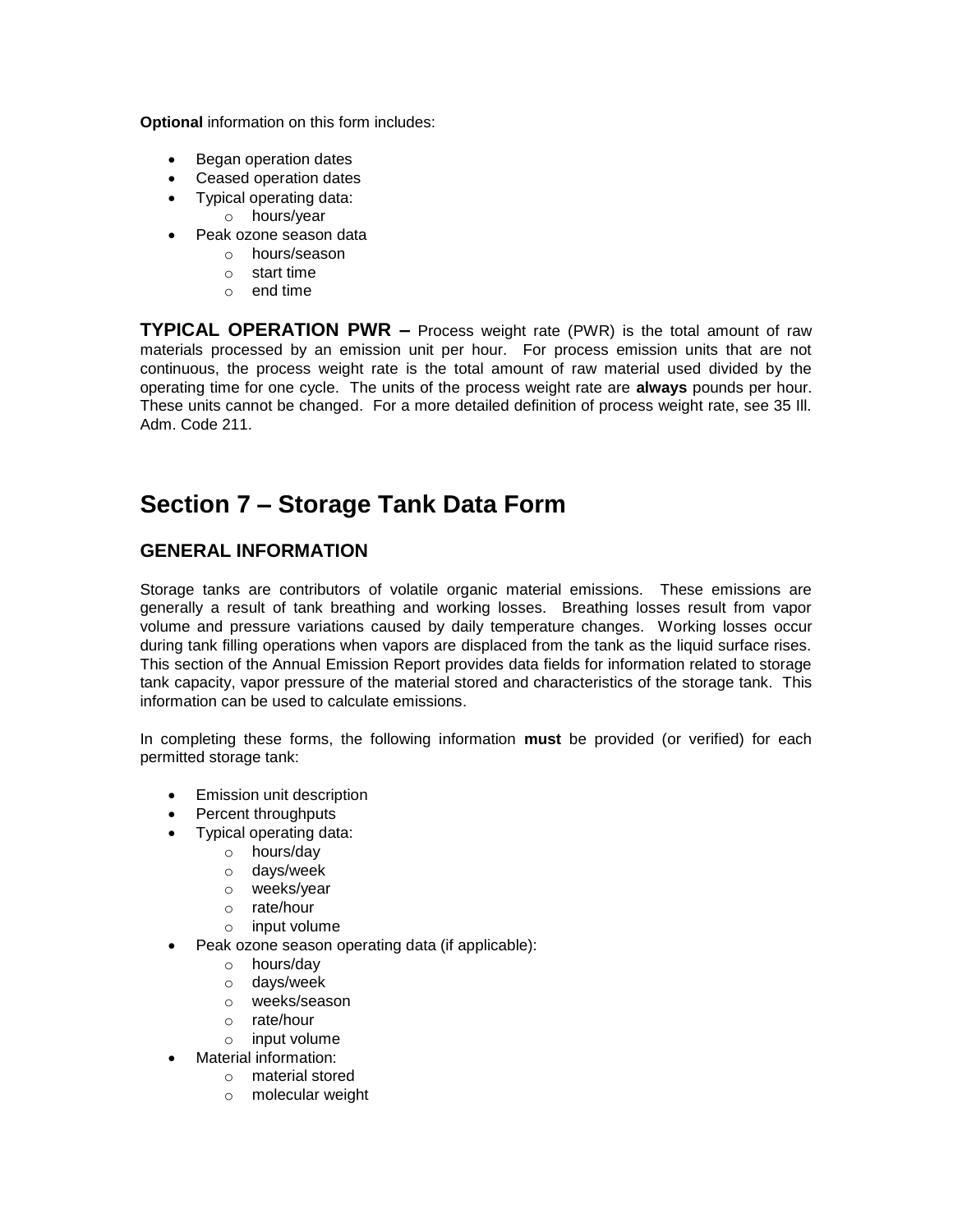- o density
- o vapor pressure
- Typical VOM emission rates
- Peak ozone season VOM emission rates (if applicable)
- Emission factors (if applicable)
- Emission estimate methods
- Verification of capturing controls and capturing stacks
- Capture efficiencies

**Optional** information on this form includes:

- Began operation dates
- Ceased operation dates
- Tank information:
	- o tank type
	- o capacity
	- o diameter
	- o height
	- o vapor space
	- o temperature
	- o color
	- o paint condition
	- o location
	- o seal type (if applicable)
	- o support type (if applicable)
	- Typical operating data:
		- o hours/year
- Peak ozone season data:
	- o hours/season
	- o start time
	- o end time

☼ Much of the following physical data about the storage tank requested was meant for future use of having a source provide the data and then have our computer system calculate emissions. USEPA changed the procedure for calculating storage tank emissions (i.e., TANKS) and the simple equation we had planned on using was no longer applicable. While required data, we will not be focusing too much on the physical parameters. Although, having the capacity of the tank would be nice.

**TANK TYPE -** A short description of the type of storage tank. Tank types might include: fixed roof, internal floating roof, external floating roof, pressure tank, variable vapor space tank, etc. Space has been provided for changes to the tank type description.

**CAPACITY -** The storage capacity of the tank in gallons.

**DIAMETER -** The inside diameter of the tank in feet.

**HEIGHT -** The height of the tank in feet.

**VAPOR SPACE -** The average distance between the top of the liquid surface and the top of the tank expressed in feet.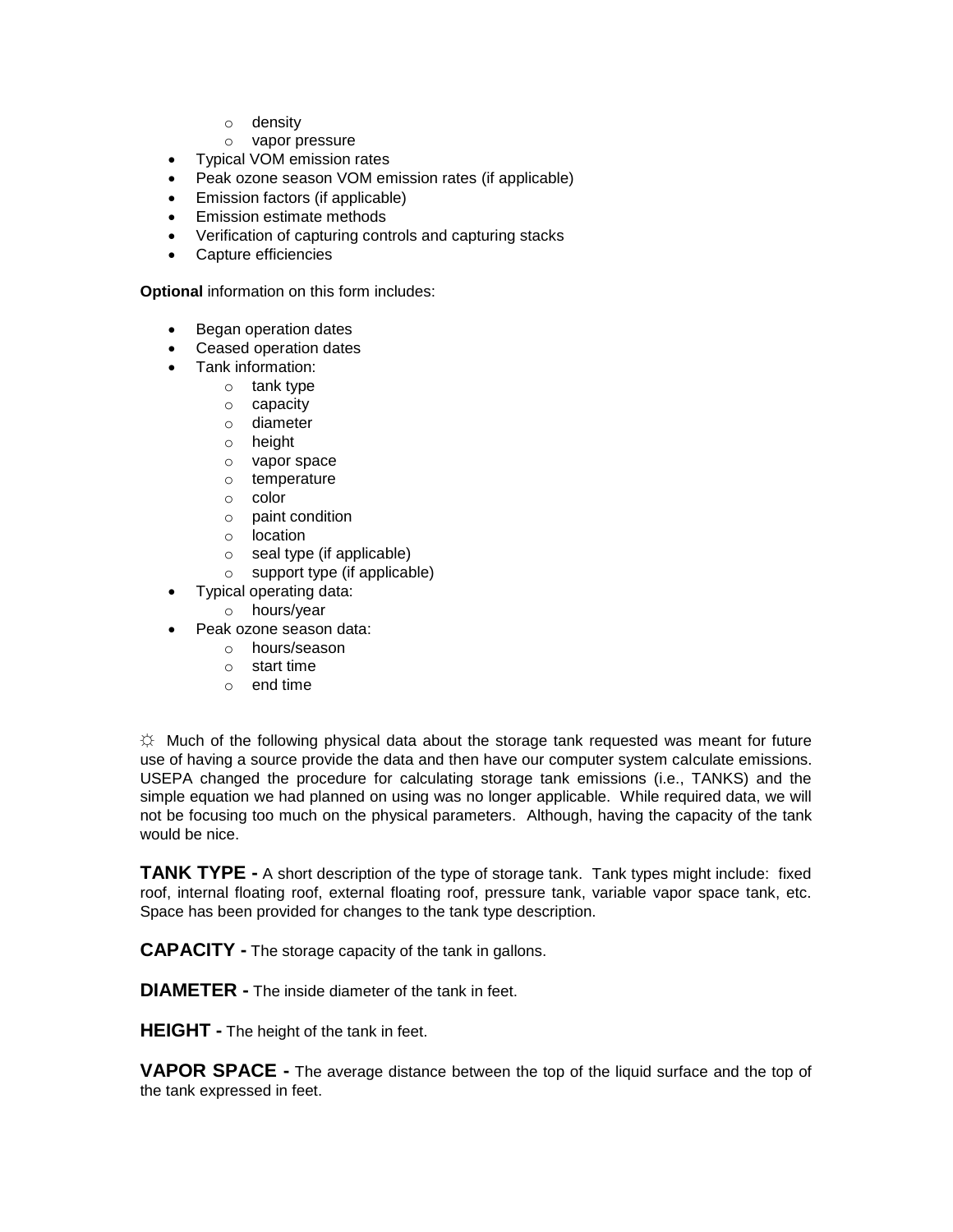**TEMPERATURE -** The average temperature at which material is stored in the tank in units of degrees Fahrenheit.

**COLOR -** The external paint color of the tank. Some examples include: white, aluminum (specular), aluminum (diffuse), gray, green, black, etc.

**PAINT CONDITION -** A description of whether the paint condition is GOOD or FAIR.

**LOCATION -** A description of whether the tank is above ground or below ground.

**SEAL TYPE -** A description of the type of tank seal for tanks with floating roofs. Typical entries in this field might include:

- mechanical shoe seal primary only
- mechanical shoe seal shoe mounted secondary seal
- mechanical shoe seal rim mounted secondary seal
- resilient seal liquid mounted primary only
- resilient seal weather shield
- resilient seal rim mounted secondary seal
- resilient seal vapor mounted primary only
- resilient seal vapor mounted weather shield

**SUPPORT TYPE -** A description of the type of support for tanks with floating roofs. Typical entries in this field might include:

- self-supported roof with no internal support columns
- column supported construction type not specified
- column supported 9" X 7" columns
- column supported 8" diameter columns

**MATERIAL STORED -** The chemical name or trade name of the material stored in the tank.

**MOLECULAR WEIGHT -** The molecular weight of the material stored in the tank in units of pounds per pound mole. For example, ethanol has two carbon atoms (weight = 12), one oxygen atom (weight = 16) and six hydrogen atoms (weight = 1). The molecular weight would be 2  $\times$  12  $+ 1 \times 16 + 6 \times 1 = 46$  lb/lb mole.

**DENSITY** - The density of the material stored in the tank expressed in pounds per gallon.

**VAPOR PRESSURE -** The vapor pressure of the material stored in the tank in units of pounds per square inch, absolute (psia) at the temperature at which the material is stored.

**INPUT VOLUME -** The total amount of material that entered the tank during the reporting year in units of gallons.

**PEAK OZONE SEASON INPUT VOLUME -** The total amount of material that entered the tank during the reporting year for the months of June, July and August in units of gallons.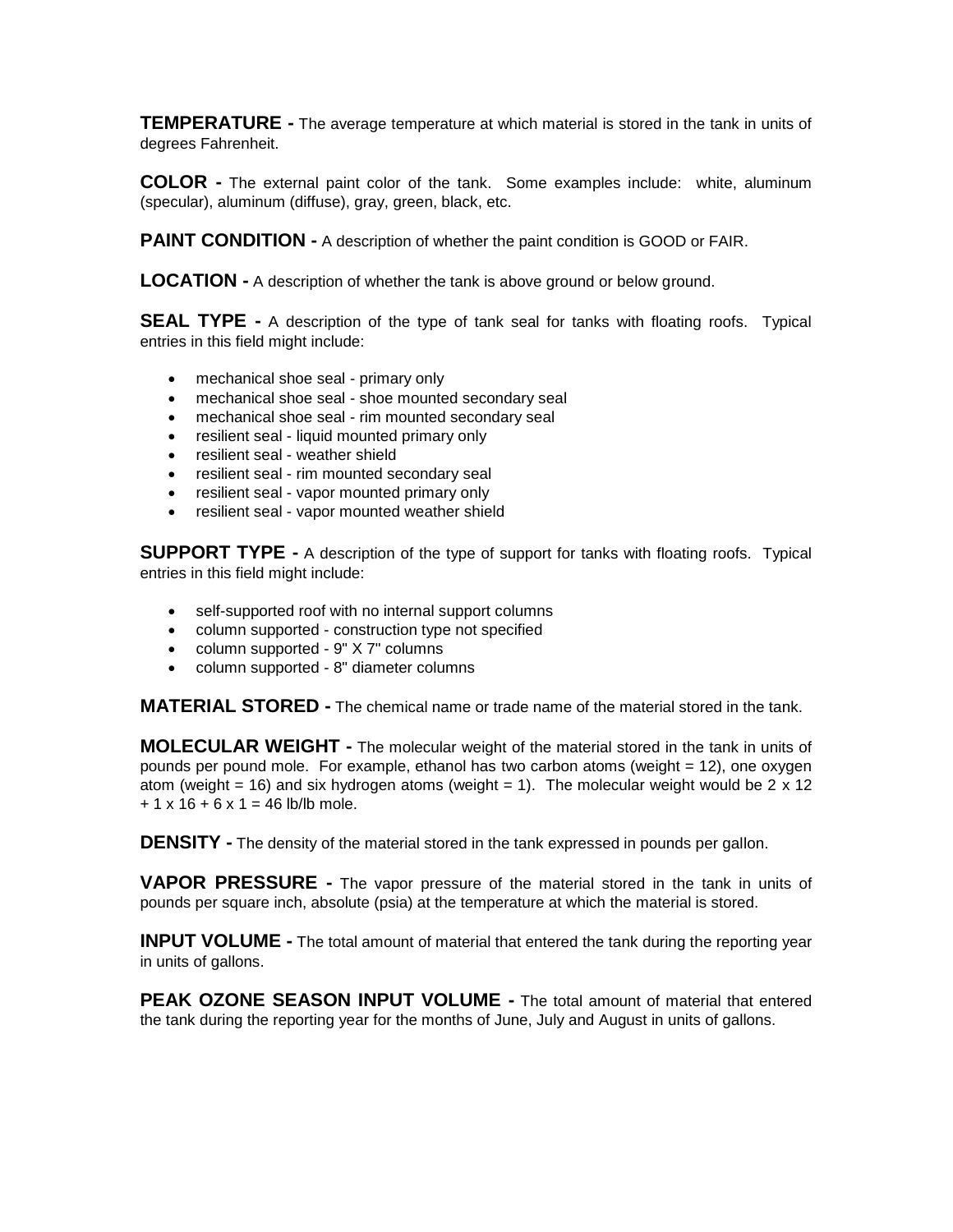## **Section 8 – Other Emission Unit Data Form**

### **GENERAL INFORMATION**

The type of emission unit covered by this report varies widely. This report is used to represent emission units that do not fall into the fuel combustion, process or storage tank categories*.*  Fugitive emission units, such as printing presses cleanup operations, valve and pump leaks, relief valves, connectors, etc., are examples of the type of emission units that might be included in this report.

When completing a blank Other Emission Unit Data Report, the **UNITS** field varies widely and there is no consistent value for each emission unit. When providing units, make them portray the emission unit. Some suggestions are:

Tons processed Tons of solvent used Gallons used Number of valves in operation Number of pumps in operation

In completing this form, the following information must be provided (or verified) for each emission unit:

- Emission unit description
- Percent throughputs
- Typical operating data:
	- o hours/day
	- o days/week
	- o weeks/year
	- o rate/hour
- Peak ozone season operating data (if applicable):
	- o hours/day
	- o days/week
	- o weeks/season
	- o rate/hour
- Pollutant emission rates
- Peak ozone season VOM and/or NOx emission rates (if applicable)
- Emission factors (if applicable)
- Emission estimate methods
- Verification of capturing controls and capturing stacks
- Capture efficiencies

**Optional** information on this form includes:

- Began operation dates
- Ceased operation dates
- Typical operating data:
	- o hours/year
- Peak ozone season data:
	- o hours/season
	- o start time
	- o end time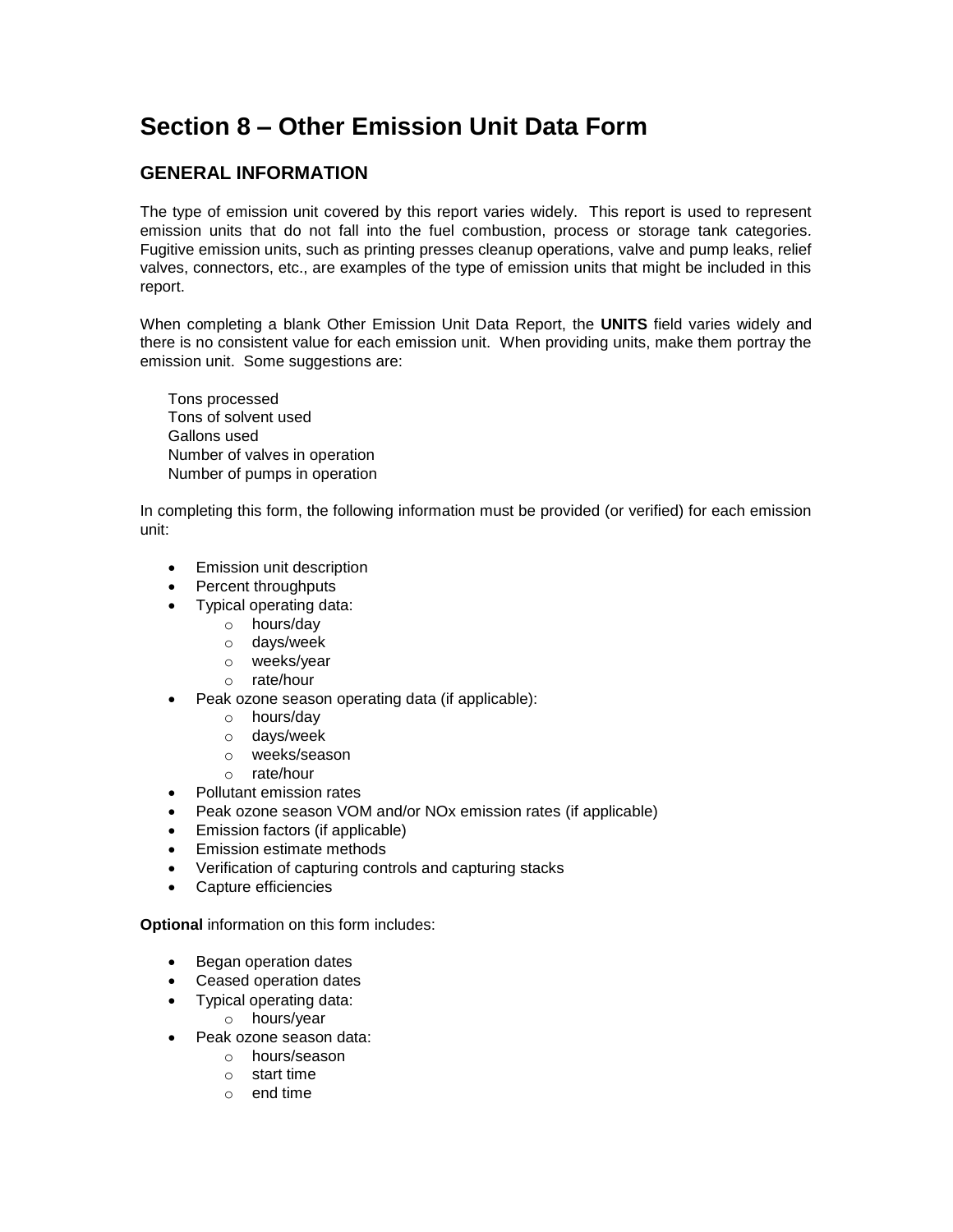## **Section 9 – Control Device Data Form**

#### **GENERAL INFORMATION**

A control device is a piece of equipment that is used to reduce or prevent the emission of one or more pollutants from a contaminated exhaust stream. These types of control devices include equipment such as filters, scrubbers, afterburners, etc. In addition, emissions from an emission unit can be reduced by using a control method. An example of a control method would be the spraying of water on a dirt road to reduce emissions of particulate matter.

All control devices used at your source to control the emissions of permitted emission units must be included in the Annual Emission Report. Use blank CONTROL DEVICE DATA REPORT forms to include devices not currently shown. Use a character such as A, or B, to identify the added control devices. The IEPA will assign a proper number when the data is entered into the DAPC database. Each control device or control method has an associated control device code.

In completing this form, the following information **MUST** be provided (or verified) for each control device:

- Control description
- Removal efficiency
- Verification of capturing controls and stacks.
- Capture efficiencies

**Optional** information on this report includes:

- Control codes
- Method code
- Began operation date
- Ceased operation date

☼ While control devices reduce emissions to the atmosphere, their operation can also create emissions (i.e., flare, afterburner, etc.). If your permit limits emissions from a control device, there will also be a corresponding emission unit form.

**CONTROL NUMBER -** The Control Number is a unique identification number assigned to a control device by the DAPC. Control Numbers are assigned sequentially, from 0001 up to a maximum of 9999 and are **not** to be changed on the form. To add control devices to the report, use blank CONTROL DEVICE DATA REPORT forms. Use control device identifiers such as "A" or "B." DAPC will assign proper numbers when the data is entered into the database.

 $\Im$  Our computer system assigns this value automatically so we have no control over its creation.

**CONTROL DESCRIPTION -** A description follows each control number. Each control number must have an accompanying control description. Space is provided to correct the control description, however, please do not change the description to a different type of control device. For example, do not change a baghouse to a cyclone. Changes to the control description should only be made to better describe the control device, e.g., "MIKROPUL BAGHOUSE #18314," instead of "BAGHOUSE."

 $\ddot{\varphi}$  When adding control devices to our database, we almost always default to the descriptions and groupings of emission units as describe in your permit. This way we can make sure you are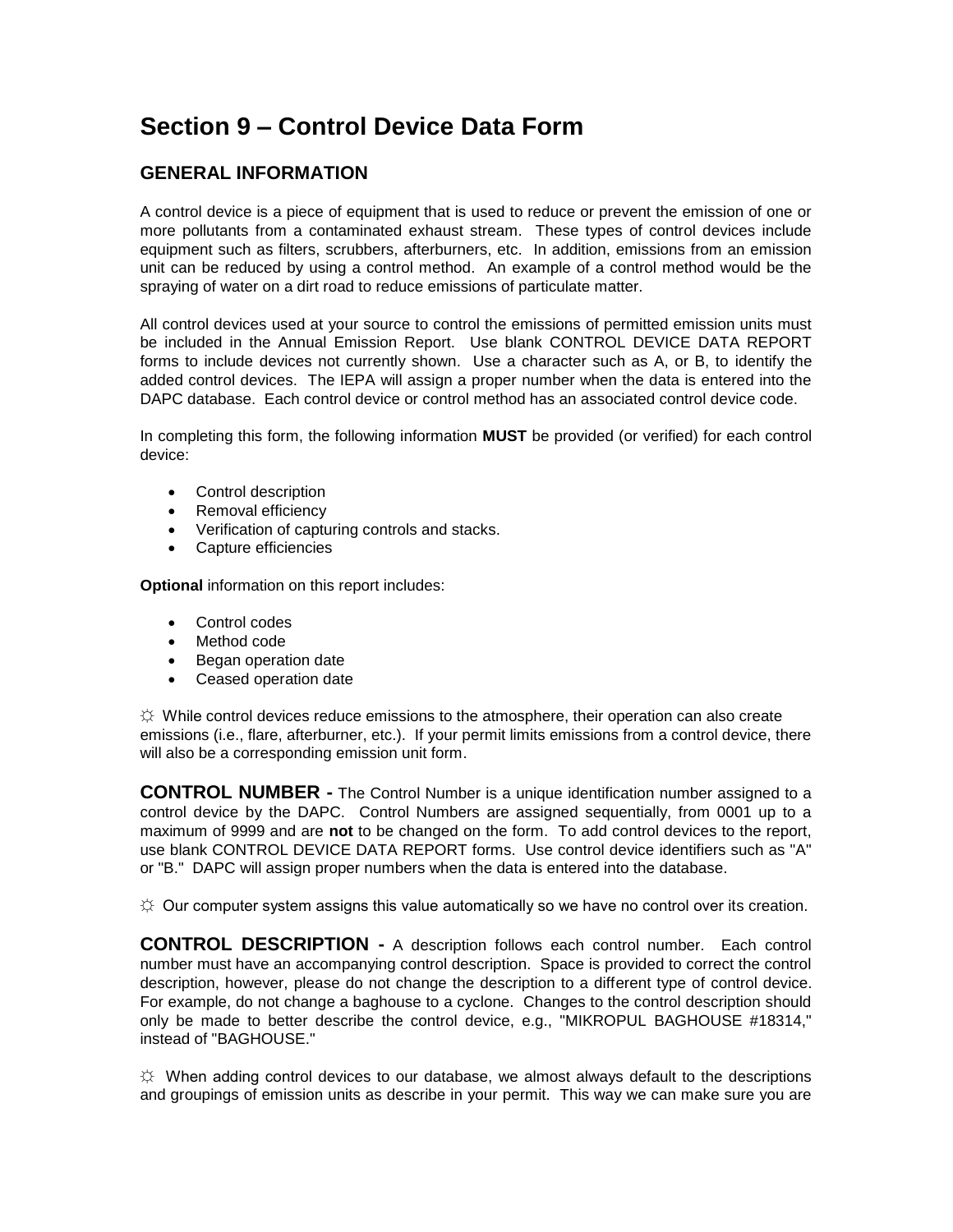reporting the required emission units. If there are identifiers you use at your individual source, please feel free to add them to the report and we will make the changes.

**PERMIT NUMBER -** This is the operating permit number that includes the control device. Please do **not** make changes to this field. If it is suspected that a control device has been included in the wrong permit or is otherwise not properly permitted, contact the Permit Section.

**CONTROL CODE -** The control code is a 3-digit number used to describe the control device or method. A list of these codes is available separately on the web site.

**REMOVAL EFFICIENCY** - The capacity of a control device to reduce or remove a given pollutant, expressed as a percentage, at average operation of the emission unit. Pollutant codes are listed alphabetically with preprinted IEPA removal efficiencies. Space is provided on the form for you to correct, revise, or update the efficiencies for each pollutant. If the actual control efficiency is unavailable, the design efficiency or control efficiency limit imposed by a permit should be used. Valid codes for this field range from 0.000 to 99.999.

**METHOD -** A code representing the method in which the removal efficiency was determined. Valid codes include:

- 1 Test based upon EPA reference method
- 2 Test based upon other test method
- 3 Manufacturer's design value
- 4 Engineering estimate
- 5 Calculated based upon material balance
- 6 Estimated based upon published value
- 7 Other

**CAPTURING CONTROLS** - This is a list of each control device that captures emissions directly from the control device. Each control device is identified by a unique, four-digit number. Control numbers are assigned sequentially, from 0001 up to a maximum of 9999. Capturing control numbers may be changed.

**CAPTURING STACKS** - This is a list of each stack that captures emissions directly from the control device. The DAPC database assigns a unique, four-digit number to each point at which emissions reach the atmosphere. **This may be a physical stack or simply a release point**. Stack numbers are assigned sequentially, from 0001 up to a maximum of 9999. Capturing stack numbers may be changed.

**CAPTURE EFFICIENCY** - The percentage of emissions from the control device captured by the next control device or stack in series. Space has been provided on the form to correct capture efficiencies. The sum of all capture efficiencies of a control device may not add up to more than 100%.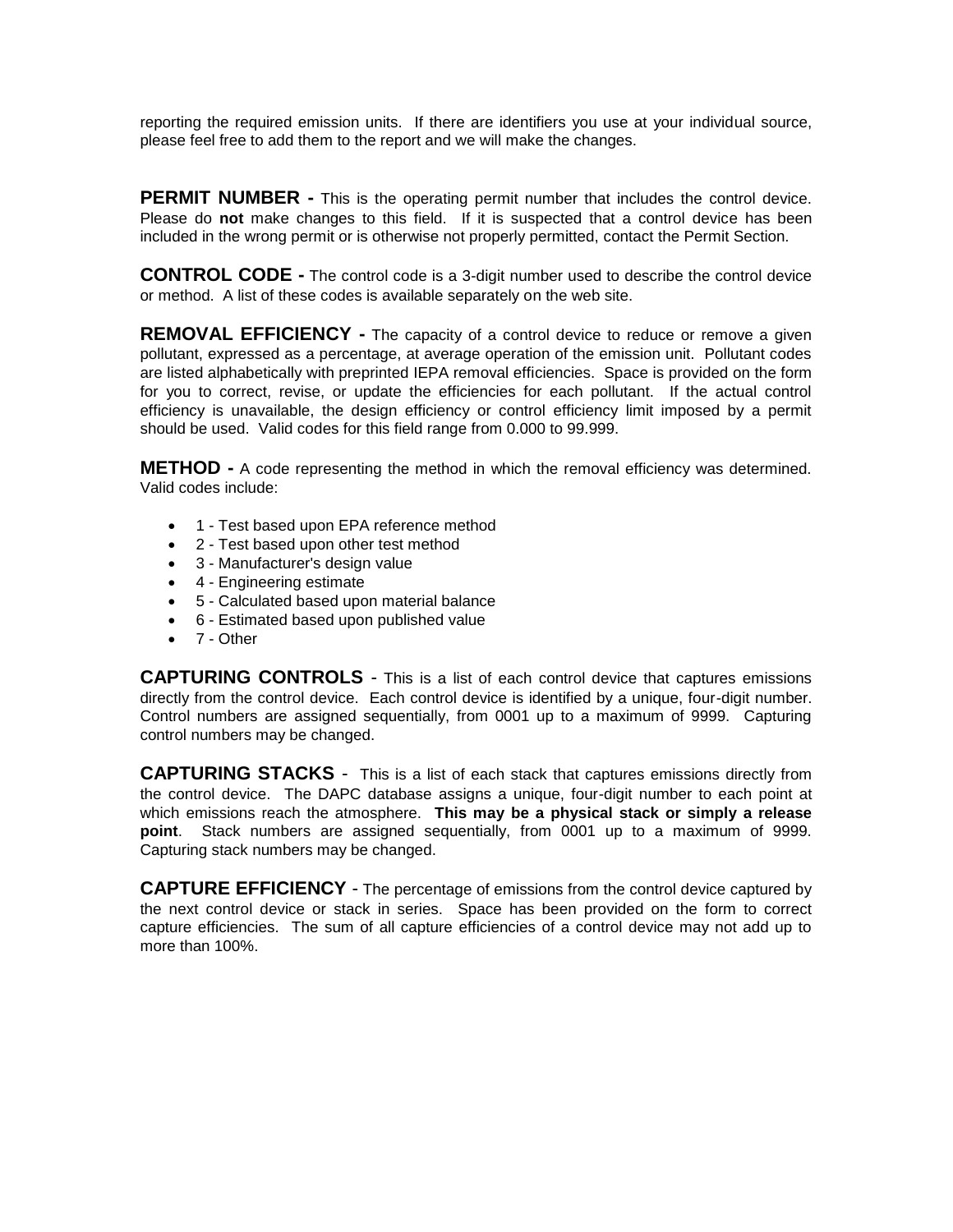## **Section 10 – Stack Data Form**

### **GENERAL INFORMATION**

A stack is a point at which emissions reach the atmosphere. This can be a location that has physical characteristics such as a diameter and height, or it can be a release point where the only physical characteristic is release height. This form provides data fields related to exhaust point parameters such as location, height, diameter, exhaust rate, and temperature, Each data field is explained below. Space is provided to update or correct the data in each field.

In completing this form, the following information **MUST** be provided or verified:

- Height
- Diameter (if applicable)
- Temperature
- Flow rate (if applicable)

**Optional** information includes those data fields related to:

• Stack description

**STACK NUMBER -** Each exhaust point at a source is identified by a unique, four-digit stack number assigned by the DAPC. Stack Numbers are assigned sequentially, from 0001 up to a maximum of 9999. Stack Numbers are **not** to be changed on the form. To add stacks to the report, use blank STACK DATA REPORT forms. Use stack identifiers such as "A" or "B". DAPC will assign proper numbers when the data is entered into the database.

 $\uplus$  Our computer system assigns this value automatically so we have no control over its creation.

**STACK DESCRIPTION -** A description of the exhaust/release point.

**DIAMETER -** The inside diameter of a physical stack in units of feet. The diameter of a square stack can be calculated by taking 1.128 times the square root of the area of the stack.

**HEIGHT** - The exit height (above grade) of a stack in units of feet. Values for the height data field may only be between 1 and 1,250 feet. In those instances where a definable, physical stack does not exist for the exhaust point, enter the height (in feet) at which pollutants are released into the atmosphere. These height values should be between 1 and 200 feet.

**TEMPERATURE -** The temperature (in degrees Fahrenheit) of the exhaust stream at the exit of a physical stack under normal operating conditions.

**FLOW RATE -** The total volume of exhaust gas released from a physical stack at the operating temperature in units of actual cubic feet per minute (acfm).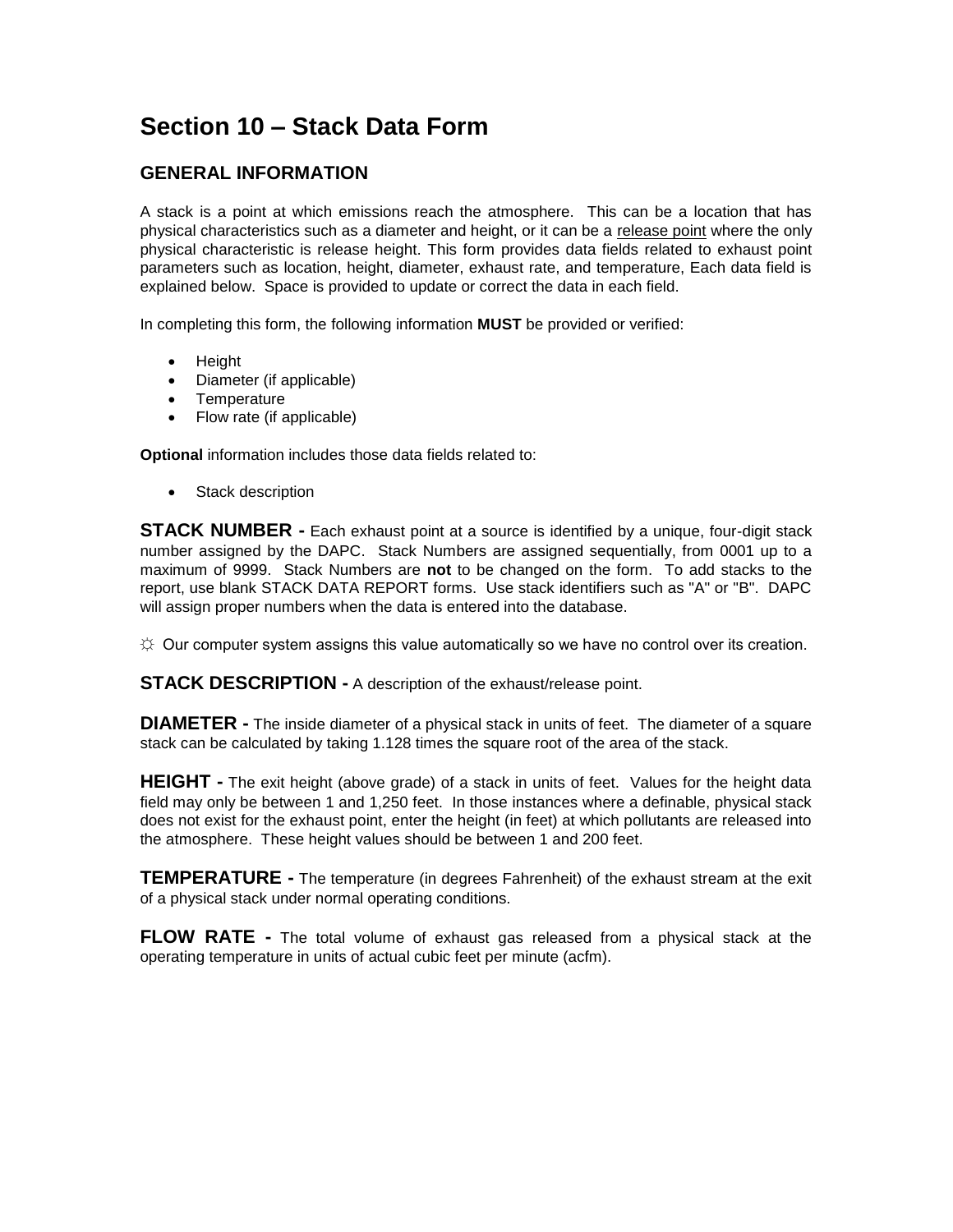### **Section 11 – Coating and Solvent Use Data Form**

#### **GENERAL INFORMATION**

This report contains data fields that, when completed, provide the necessary information for estimating the emission of volatile organic materials resulting from the evaporation of organic solvents used in surface coating operations. One method of estimating VOM emissions is to calculate coating usage over the reporting year and multiply that usage by the VOM content of each coating. Summing the estimated VOM emissions from all coatings used during the year will provide an estimate of total VOM emissions from your source. The data fields provided on this form are described below.

**COATING DESIGNATION -** This field contains the manufacturer's name or designation of the coating material. Space is provided in this column for you to add coatings that might not be included in the DAPC listing. You also may delete (cross out) any listed coatings that were not used during the reporting year. In this case, make sure that zero's are entered in the **USAGE** field.

**POINT** - The emission unit number where the particular coating or solvent was used. If you add coatings or solvents to this report, make sure to include the appropriate point number. If a point number has not yet been assigned by the DAPC, enter the letter designation you have assigned to that point.

**COATING DENSITY -** The density, in units of pounds per gallon, of the coating or solvent. This information can be obtained from manufacturer's specifications or data sheets.

**VOM CONTENT -** The amount of volatile organic material in units of pounds VOM per gallon of the coating material before application to the coated object. This data can be obtained from manufacturer's specifications or data sheets.

**VOM CONTENT AS APPLIED -** The amount of volatile organic material in units of pounds of VOM per gallon of the coating material when applied to the object being coated. This figure may or may not be identical with that in the **VOM CONTENT** field, depending upon whether other solvents or mixtures are introduced during the actual application of the coating.

**USAGE -** The total usage in gallons of the identified coating or solvent for the reporting year.

### **Section 12 – Startup/Shutdown/Malfunction Data Form**

#### **GENERAL INFORMATION**

This form provides space for you to report any VOM and/or NOx emissions resulting from a startup, shutdown, or malfunction. Any data existing in IEPA files or database regarding such occurrences will be provided for your verification or correction.

**EMISSION UNIT (POINT) NUMBER** The four-digit number assigned by DAPC that identifies the emission unit affected by the startup, shutdown, or malfunction. The emission unit numbers are **not** to be changed.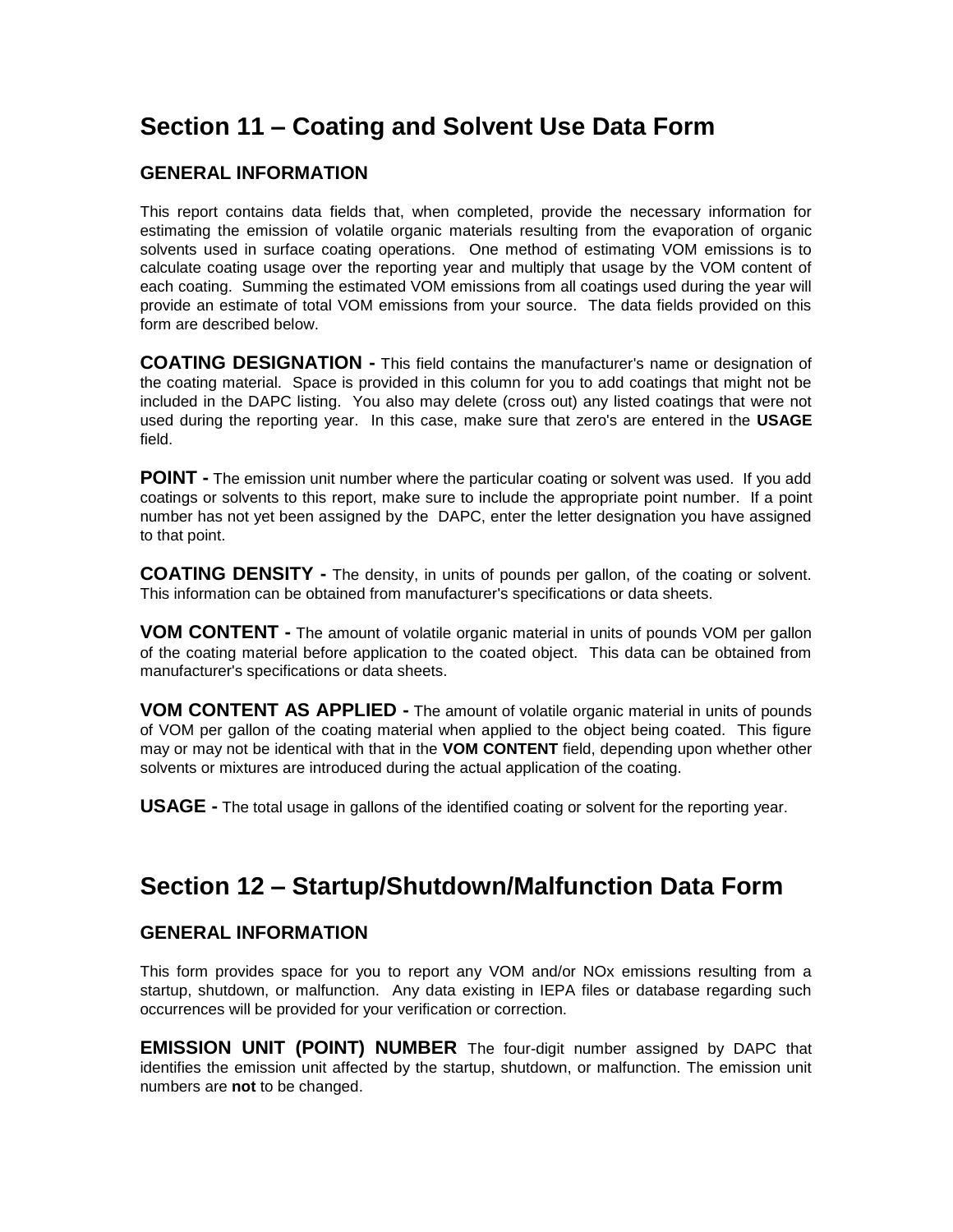**MODE -** The two-digit number assigned by DAPC that identifies the emission unit mode of operation affected by the startup, shutdown, or malfunction. Mode numbers are **not** to be changed.

**START DATE & END DATE -** The starting and ending dates of the startup, shutdown, or malfunction. The format of the date is mm/dd/yy. For example, April 29, 1993 would be 04/29/93.

**START TIME & END TIME -** The starting and ending times of the startup, shutdown, or malfunction. For example, 3:00 p.m. is represented by 1500 and 2:00 a.m. is represented by 0200.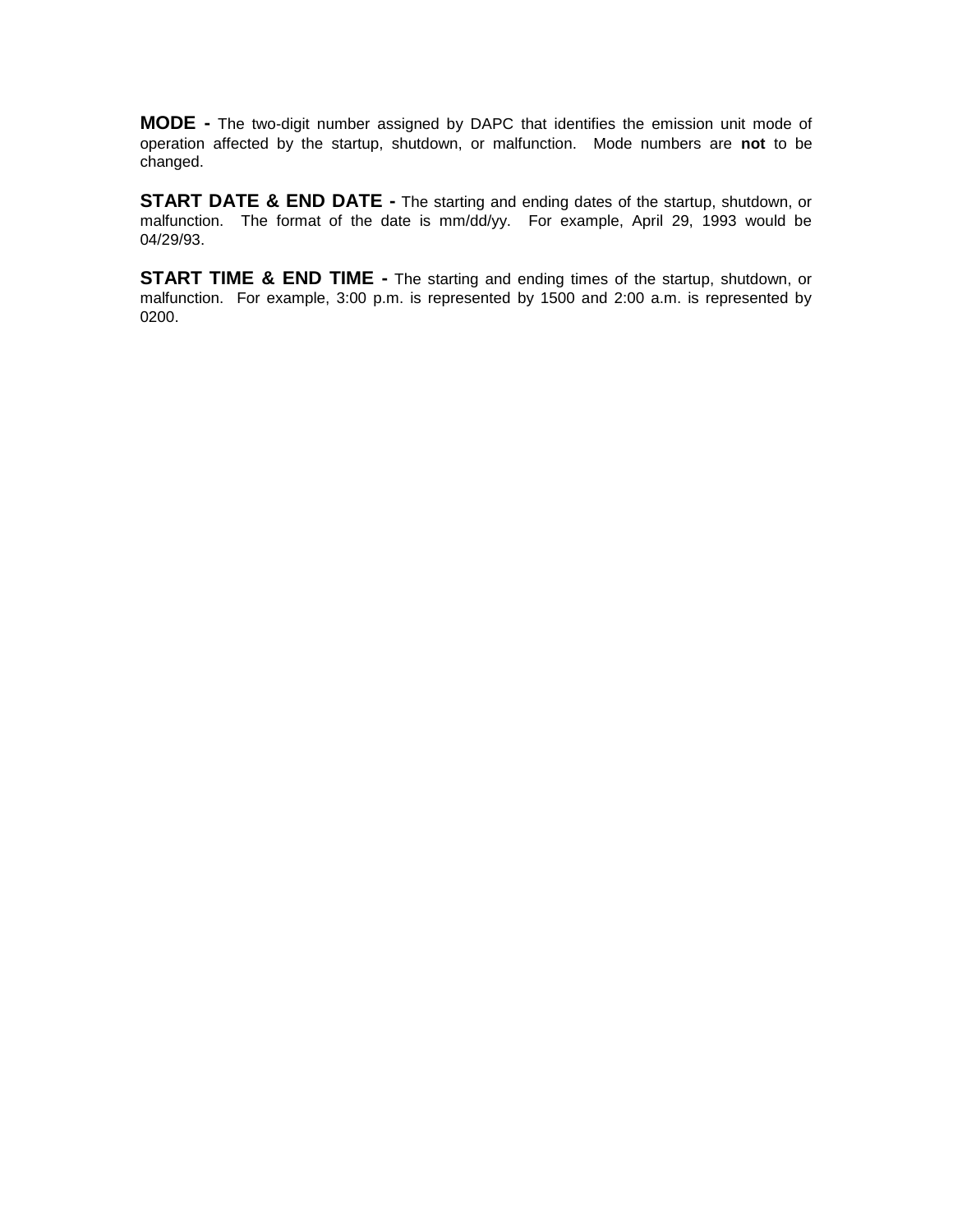# Abbreviations Used in this Document

| acfm                  | Actual cubic feet per minute (ft <sup>3</sup> /min)                           |
|-----------------------|-------------------------------------------------------------------------------|
| Agency                | Illinois Environmental Protection Agency                                      |
| AP-42                 | Compilation of Air Pollution Emission Factors, Volume 1, Stationary Point and |
|                       | Other Sources (and Supplements A through E), USEPA, Office of Air Quality     |
|                       | Planning and Standards, Research Triangle Park, NC 27717                      |
| btu or BTU            | <b>British thermal units</b>                                                  |
| BTU/ft <sup>3</sup>   | British thermal unit per cubic foot                                           |
| BTU/lb                | British thermal unit per pound                                                |
| BTU x 10 <sup>6</sup> | <b>Million British Thermal Units</b>                                          |
| CAAA                  | 1990 Clean Air Act Amendments                                                 |
| <b>CAAPP</b>          | Clean Air Act Permit Program                                                  |
| <b>DAPC</b>           | Division of Air Pollution Control, Illinois Environmental Protection Agency   |
| <b>FEIN</b>           | Federal Employers Identification Number                                       |
| <b>FIPS</b>           | <b>Federal Information Processing Standards</b>                               |
| gr                    | Grain                                                                         |
| <b>HAP</b>            | <b>Hazardous Air Pollutant</b>                                                |
| <b>ID Number</b>      | <b>IEPA Bureau of Air Source Identification Number</b>                        |
| <b>IEPA</b>           | Illinois Environmental Protection Agency                                      |
| K.                    | Thousand                                                                      |
| Ib                    | Pound                                                                         |
| m                     | Meter                                                                         |
| <b>MACT</b>           | MACT Maximum Achievable Control Technology                                    |
| MW                    | Megawatt (1 million Watts)                                                    |
| <b>NESHAP</b>         | National Emission Standard for Hazardous Air Pollutants                       |
| psia                  | Pounds per square inch absolute                                               |
| <b>SCC</b>            | <b>Source Classification Code</b>                                             |
| <b>SIC</b>            | Standard Industrial Classification Code                                       |
| <b>TITLE V</b>        | Title V of the Clean Air Act as amended in 1990                               |
| tpy or TPY            | Tons per year                                                                 |
| <b>USEPA</b>          | United States Environmental Protection Agency                                 |
| <b>USGS</b>           | United States Geological Survey                                               |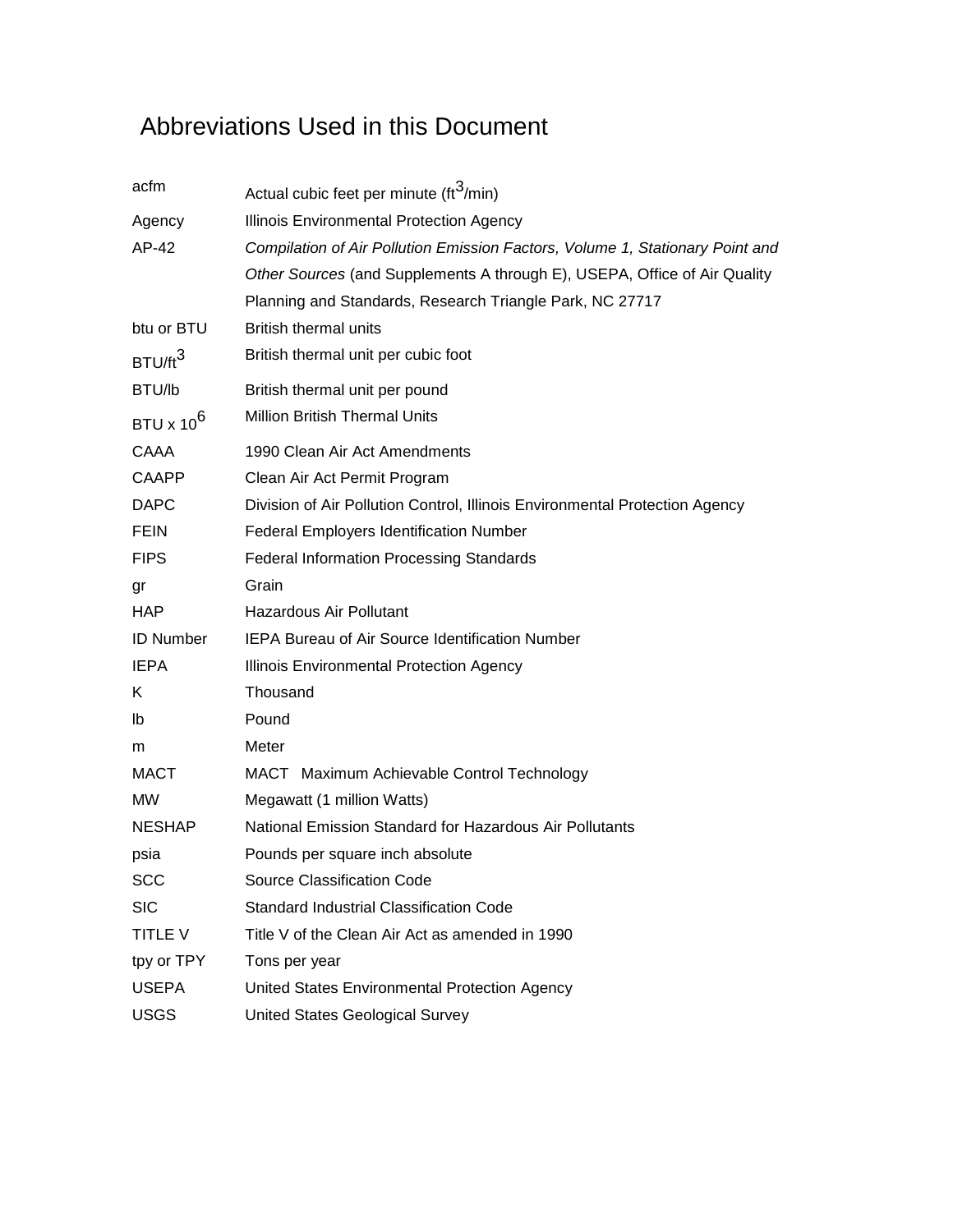### Terms Used in this Document

**ACTUAL EMISSIONS:** The rate of emissions of a regulated pollutant from a source or emissions unit for the calendar year, seasonal period, day or other period of time as specified, based on the best information available to the owner or operator of that emission unit. Actual emission rates include startup, shutdown or malfunction emissions. The calculation of actual emissions must follow an "emission determination method." Where, for any reason, a source has measured any of its emissions, the source must report the measured total as its "actual emissions" for those pollutants rather than using an estimation method to derive the total for that period of time during which the measurements were taken.

**AIR CONTAMINANT:** Any solid, liquid or gaseous matter, any odor or any form of energy that is capable of being released into the atmosphere from an emission source.

**ALLOWABLE EMISSIONS:** The emission rate of a source calculated using the maximum rated capacity of the source, subject to enforceable permit conditions or other enforceable limits and any applicable emission standards adopted by 35 Ill. Adm. Code, SubTitle Chapter B, or the USEPA under Section 113 of the Clean Air Act. If a source is not subject to permit conditions or emission standards, the allowable emissions are assumed to be the source's maximum emissions.

**AMBIENT AIR:** The atmosphere external to buildings comprising emission sources.

**AMBIENT AIR QUALITY STANDARDS:** Standards promulgated by the Pollution Control Board pursuant to authority found in 35 Ill. Adm. Code 243 or by the USEPA pursuant to authority found in the Clean Air Act and its amendments.

**ANNUAL PROCESS RATE:** The actual or estimated annual fuel, process or waste operating rate.

BRITISH THERMAL UNIT: The quantity of heat required to raise one pound of water from 60<sup>0</sup>F to 61 $^{\circ}$ F.

**CERTIFYING INDIVIDUAL:** The individual responsible for the certification of the accuracy of the Annual Emission Report and who will take legal responsibility for the information verified or reported in the Annual Emission Report.

**CLEAN AIR ACT:** The Clean Air Act of 1970, as amended by the amendments of 1977 and 1990.

**CONFIDENTIAL DATA:** Information submitted under the Environmental Protection Act, which is not a trade secret nor privileged information, and which is accorded confidential treatment for business or privacy purposes. For further definition of confidential data refer to 35 Ill. Adm. Code 130.

**CONTROL CODE:** A three-digit code that defines the category of equipment used to reduce, by destruction or removal, the amount of air pollutant(s) in an air stream before discharge to the ambient air. Please see Appendix D for a list of control devices and related, acceptable codes.

**CONTROL DEVICE:** Equipment, such as an afterburner, absorber, scrubber, condenser, cyclone or baghouse used to remove or prevent the emission of pollutants from a contaminated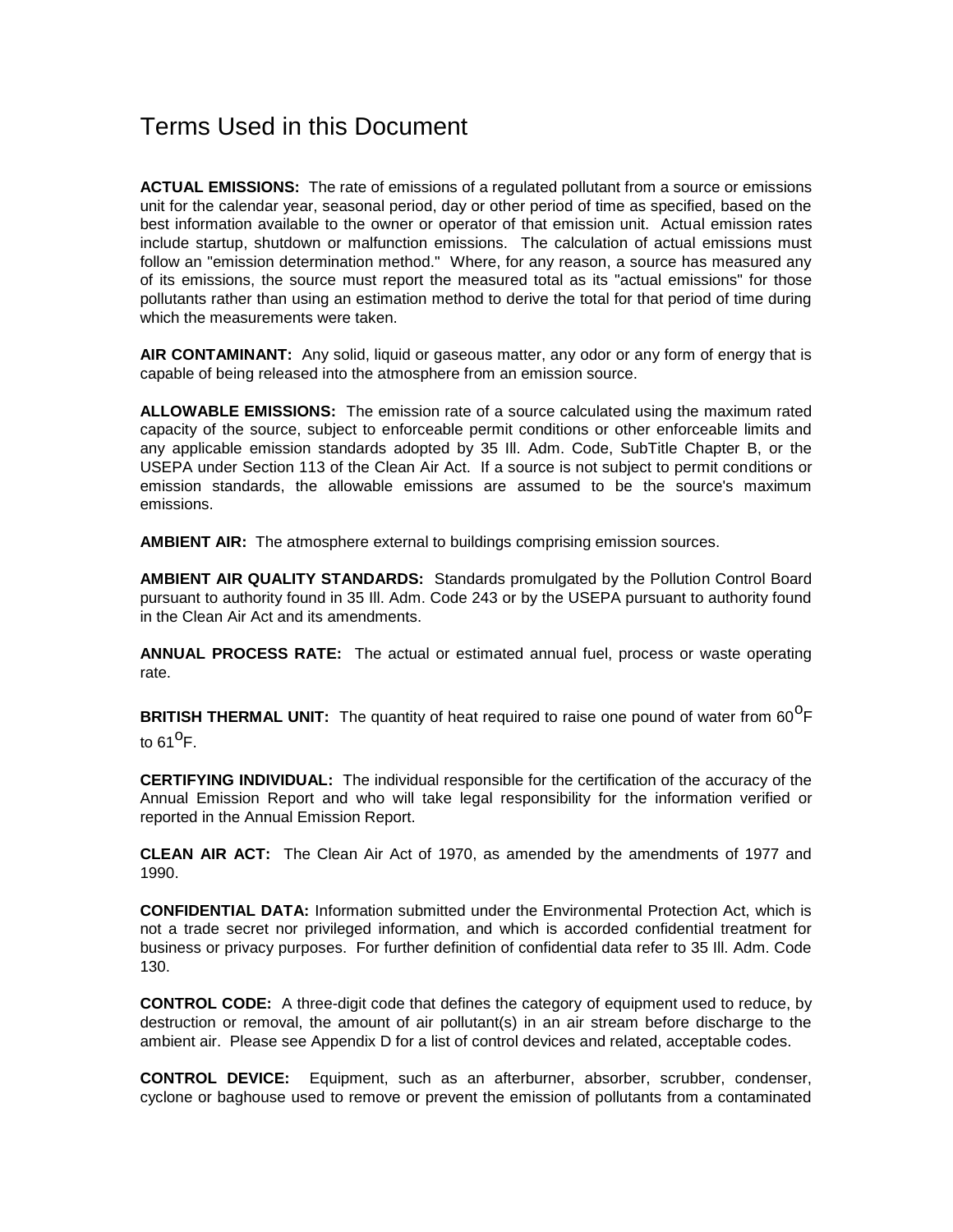air stream. Control devices also may include methods and procedures used to reduce pollutant emissions (such as water sprays used for dust suppression).

**CONTROL EFFICIENCY:** The amount, expressed as a percentage, by which emissions of a pollutant are reduced by the control device or devices.

**EMISSIONS:** Pollutants discharged into the atmosphere from smokestacks, manufacturing processes, vents, and surface areas of commercial or industrial facilities and other stationary sources.

**EMISSION DETERMINATION METHOD:** The method generally accepted and used by those persons engaged in the field of air pollution control to derive actual emissions, whether measured or estimated. Acceptable methods include actual source tests or measurements, material balance calculations, engineering estimates, and the use of emission factors.

**EMISSION FACTOR:** An estimate of the quantity of pollutant released to the atmosphere because of some activity, based upon the relationship of pollution produced and the amount of raw material processed. For example, an emission factor for a blast furnace making iron would be the number of pounds of particulate matter emitted per ton of iron produced. If emission factors are used in the calculation of emissions, the source must use emission factors that are approved by the USEPA or IEPA. The preferred emission factors are contained in the USEPA publication, *Compilation of Air Pollution Emission Factors, Volume 1: Stationary Point and Area Sources, No. AP-42* (and Supplements A through E). In order to calculate emissions from emission factors, the appropriate emission factor is multiplied by the activity data, i.e., process rate, throughput, etc. Control device efficiency then provides the basis for the estimate of emissions to the atmosphere after passage through the control device. The basic emission estimate algorithm is:

 $E = R X EF X (1 - C/100)$ 

where:  $E =$  emission estimate for the emission unit  $R =$  activity level (operating rate)  $EF =$  emission factor (such as lbs emitted/ton) C = control device efficiency (in percentage)

The accuracy of the emission estimate is equally dependent upon the relative accuracy of each individual component. A typical calculation for emissions (in lbs/hr) is shown below:

EXAMPLE: Calculation of Particulate Emissions Using Data for SCC 30300801 (Ore Charging of Blast Furnace)

Given the following data: Operating Rate  $(R) = 30$  tons iron/hr Emission Factor (EF) = 110.0 lb particulates/ton iron produced Control Efficiency (C) = 95%

Emissions are then calculated using: Particulate emissions in  $\frac{1}{2}$  b/hr = 30 X 110 X (1 - 95/100) = 165.00 lb/hr

**EMISSION RATE:** Total quantity of any air contaminant discharge into the atmosphere in a given period.

**EMISSION SUMMARY:** The portion of the Annual Emission Report that contains data fields for source identification, total actual emissions of regulated air pollutants emitted by the source,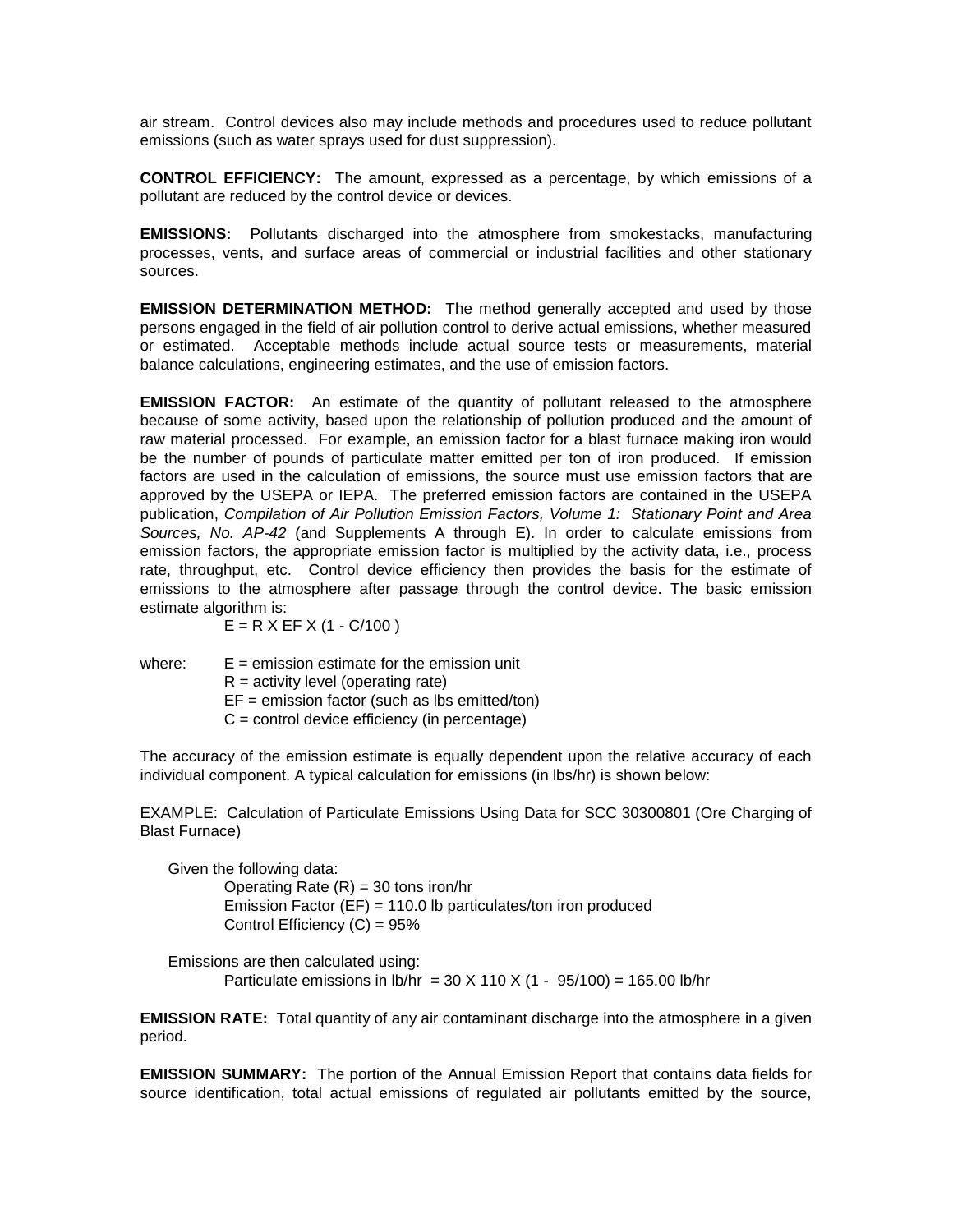permit information, and the certification block that includes the signature of the certifying individual.

**EMISSION UNIT:** Any part or activity of a stationary source that emits or has the potential to emit any regulated air pollutant. The term "**POINT**" is used on the Annual Emission Report forms to indicate an emission unit. A unique, four-digit number is assigned to each emission unit or point by the DAPC database.

**MODE NUMBER:** A two-digit number identifying a particular method of operation of an emission unit/point that is automatically assigned by the IEPA database. An emission unit/point that has more than one mode of operation must have a mode number for each mode.

**NAICS:** North American Industry Classification System. A series of codes to classify establishments according to the type of economic activity in which they are engaged. National Industry Classification System is replacing the U.S Standard Industrial Classification (SIC) system.

**NONATTAINMENT AREA:** A geographic area that does not meet one or more of the National Ambient Air Quality Standards for the criteria pollutants specified in the Clean Air Act.

**NONVOLATILE ORGANIC MATERIAL:** Organic materials or compounds that have been determined to have negligible photochemical reactivity but are still regulated pollutants and must be reported in the Annual Emission Report. Nonvolatile organic materials include the following specific chemicals or groups of chemicals:

1-chloro-1-fluoroethane (HCFC-151a) 1-chloro-1,1-difluoroethane (HCFC-142b) 1-ethoxy-1,1,2,2,3,3,4,4,4-nonafluorobutane 1,1-dichloro-1-fluoroethane (HCFC-141b) 1,1-difluoroethane (HFC-152a) 1,1,1-trichloroethane (methyl chloroform) 1,1,1-trifluoro-2,2-dichloroethane (HCFC-123) 1,1,1-trifluoroethane (HFC-143a) 1,1,1,2-tetrafluoroethane (HFC-134a) 1,1,1,2,3-pentafluoropropane (HFC-245eb) 1,1,1,2,3,4,4,5,5,5-decafluoropentane (HFC-43-10mee) 1,1,1,2,3,3-hexafluoropropane (HFC-236ea) 1,1,1,3,3-pentafluoropropane (HFC-245fa) 1,1,1,3,3-pentafluorobutane (HFC-365-mfc) 1,1,1,3,3,3-hexafluoropropane (HFC-236fa) 1,1,2-trichloro-1,2,2-trifluoroethane (CFC-113) 1,1,2,2-tetrafluoroethane (HFC-134) 1,1,1,2,2,3,3,4,4-nonafluoro-4-methoxybutane 1,1,2,2,3-pentafluoropropane (HFC-245ca) 1,1,2,3,3-pentafluoropropane (HFC-245ea) 1,2-dichloro-1,1,2-trifluoroethane (HCFC-123a) 1,2-dichloro-1,1,2,2-tetrafluoroethane (CFC-114) 1,3-dichloro-1,1,2,2,3-pentafluoropropane (HCFC-225cb) 2-(difluoromethoxymethyl)-1,1,1,2,3,3,3-heptafluoropropane 2-(ethoxydifluoromethyl)-1,1,1,2,3,3,3-heptafluoropropane 2-chloro-1,1,1,2-tetrafluoroethan (HCFC-124) 3,3-dichloro-1,1,1,2,2-pentafluoropropane (HCFC-225ca) acetone (2-propanone) chlorodifluoromethane (CFC-22)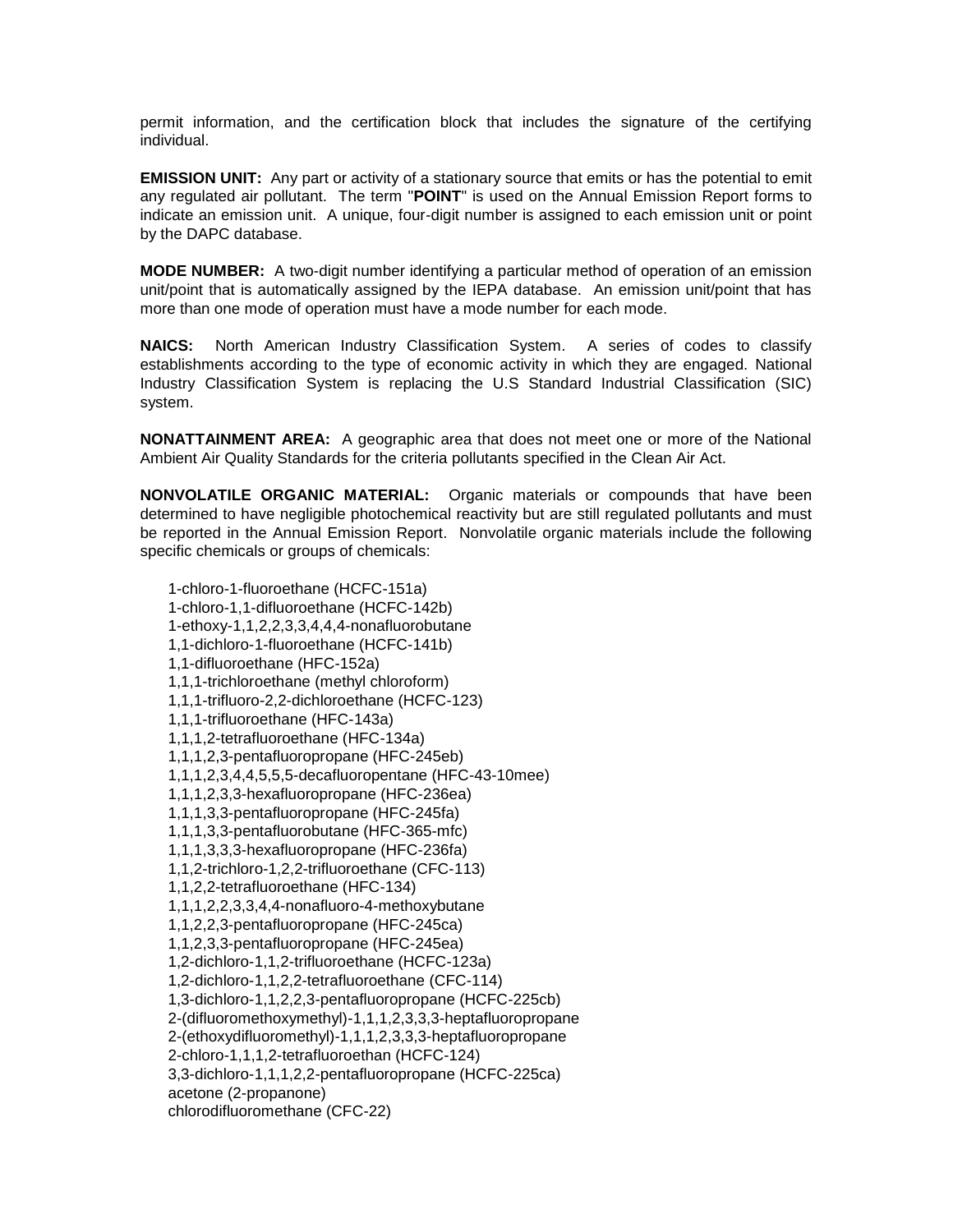chlorofluoromethane (HCFC-31) chloropentafluoroethane (CFC-115) dichlorofdifluoromethane (CFC-12) difluormethane (HFC-32) ethane ethylfluoride (HFC-161) methane methyl acetate methylene chloride (dichloromethane) parachlorobenzotrifluoride (PCBTF) perchloroethylene (tetrachloroethylene) pentafluoroethane (HFC-125) trichlorofluoromethane (CFC-11) trifluoromethane (HFC-23) cyclic, branched or linear completely-methylated siloxanes perfluorocarbon compounds which fall into these classes Completely fluorinated cyclic, branched or linear completely fluorinated alkanes Completely fluorinated ethers with no unsaturations Completely fluorinated tertiary amines with no unsaturations Sulfur containing perfluorocarbons with no unsaturations and with sulfur bonds only to carbon and fluorine.

**OPERATING RATE:** Quantity, per unit time, of any raw material immediately consumed or product generated through the use of any equipment, operation or process. For industrial processes, this term generally refers back to the process weight (in pounds, tons, gallons, barrels, etc., per hour). For fuel combustion units, this term generally refers to fuel consumption rate (in tons, gallons or cubic feet per hour).

**PEAK OZONE SEASON:** "Peak ozone season" means the months of June, July and August.

**POINT:** Any part or activity of a stationary source that emits or has the potential to emit any regulated air pollutant. See: EMISSION UNIT

**POTENTIAL TO EMIT:** The capability of a source to emit a pollutant at maximum design capacity, except as constrained by enforceable permit conditions that include restrictions on the hours of operation and the type or amount of material combusted, stored or processed, or the installation of air pollution control equipment

**PROCESS EMISSION UNIT:** Any stationary emission unit/point other than a fuel combustion emission unit or an incinerator

**PROCESS WEIGHT RATE:** The actual weight or engineering approximation of all materials (except liquid and gaseous fuels and combustion air) introduced into any process per hour. For cyclical or batch operations, the process weight rate is determined by dividing the actual weight or engineering approximation by the number of hours of operation, excluding any time the equipment was idle. For continuous processes, the process weight rate is determined by dividing the actual weight or engineering approximation by the number of hours in one complete operation, excluding any time the equipment was idle.

**REGULATED POLLUTANT:** Pollutants for which National Ambient Air Quality Standards or specific regulations limiting emissions are established. This is further defined under Section 39 of the Illinois Environmental Protection Act. A current list of regulated air pollutants may be found in Section 1 of this booklet under the heading "WHAT AIR EMISSIONS MUST BE REPORTED?".